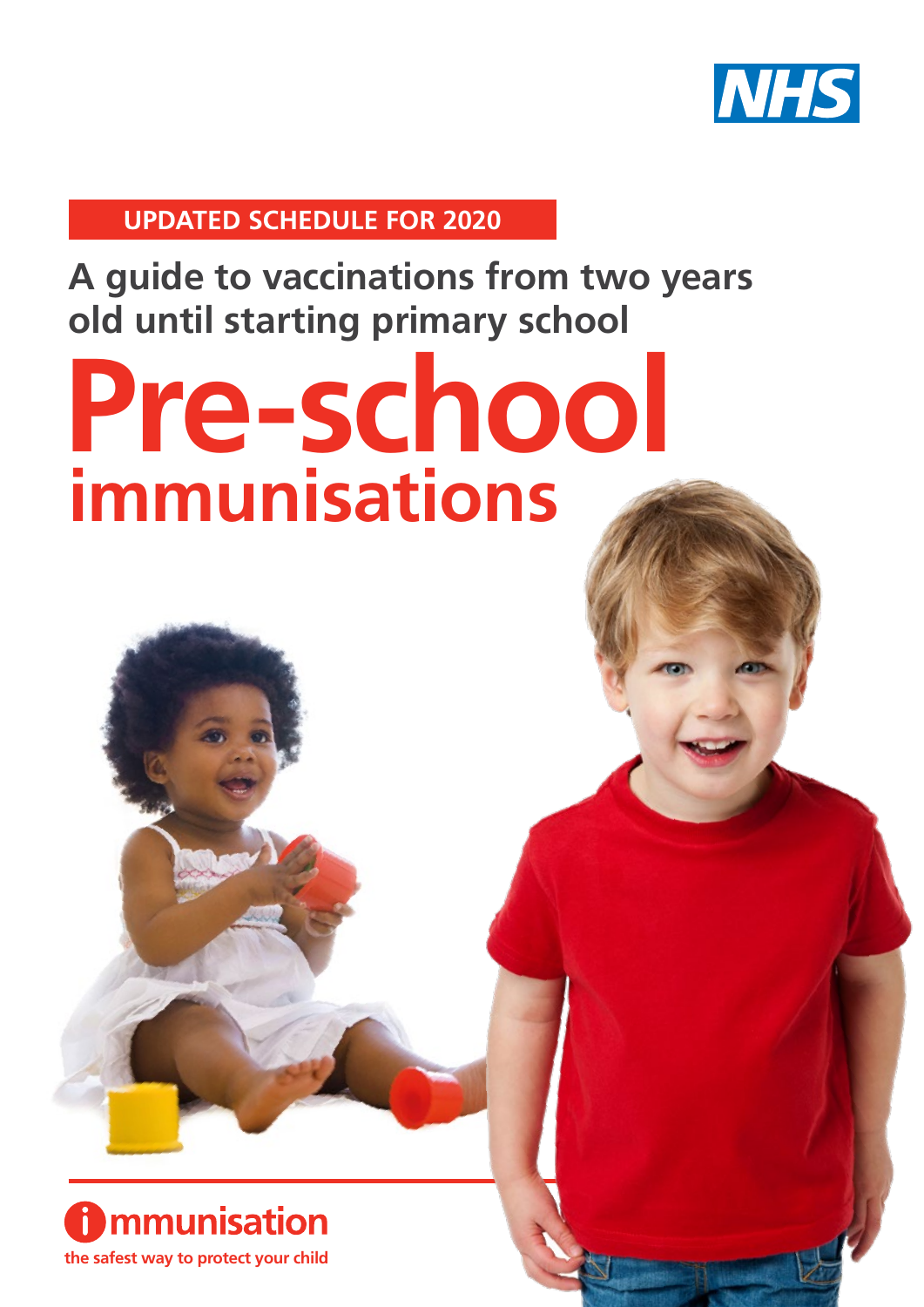### **Protect yourself, protect others**

If you are not sure if your child has had all their routine vaccinations, check their personal health record (Red Book) or contact the GP surgery.

To get the best protection for your child, they need to have had two doses of MMR vaccine. For a checklist of the vaccines and the ages at which they should ideally be given visit **www.nhs.uk/vaccinations**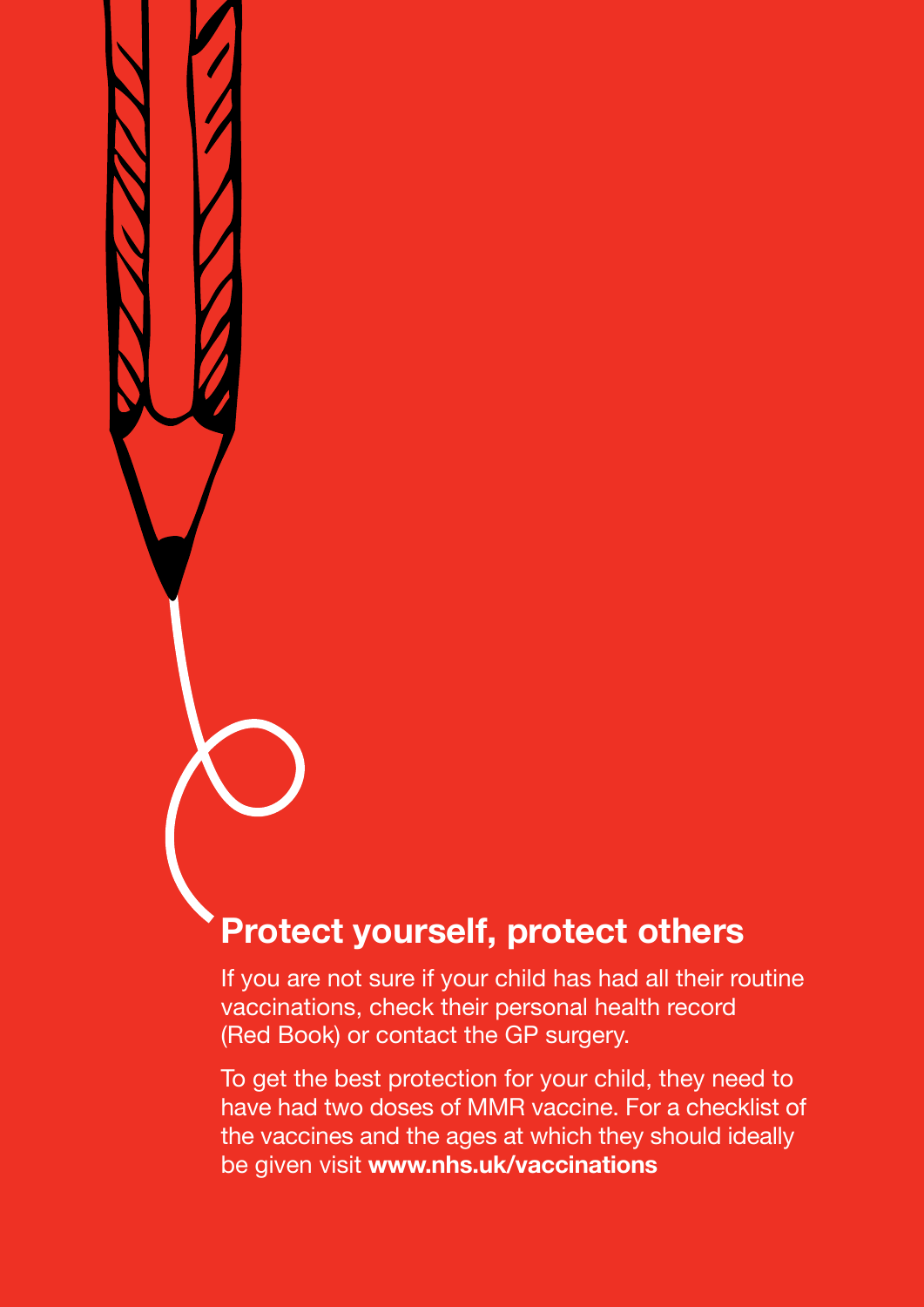# **Contents**

| <b>Introduction</b>                                                                                           |    |
|---------------------------------------------------------------------------------------------------------------|----|
| <b>Common questions about pre-school</b><br>immunisations                                                     | 6  |
| Immunisations for pre-school children                                                                         | 13 |
| Flu vaccine                                                                                                   | 13 |
| dTaP/IPV or DTaP/IPV vaccine                                                                                  | 16 |
| <b>MMR</b> vaccine                                                                                            | 18 |
| Watch out for meningitis and septicaemia                                                                      | 22 |
| <b>Travel advice for children</b>                                                                             | 25 |
| Routine childhood immunisation<br><b>programme</b> – a quick reference quide<br>to your child's immunisations | 26 |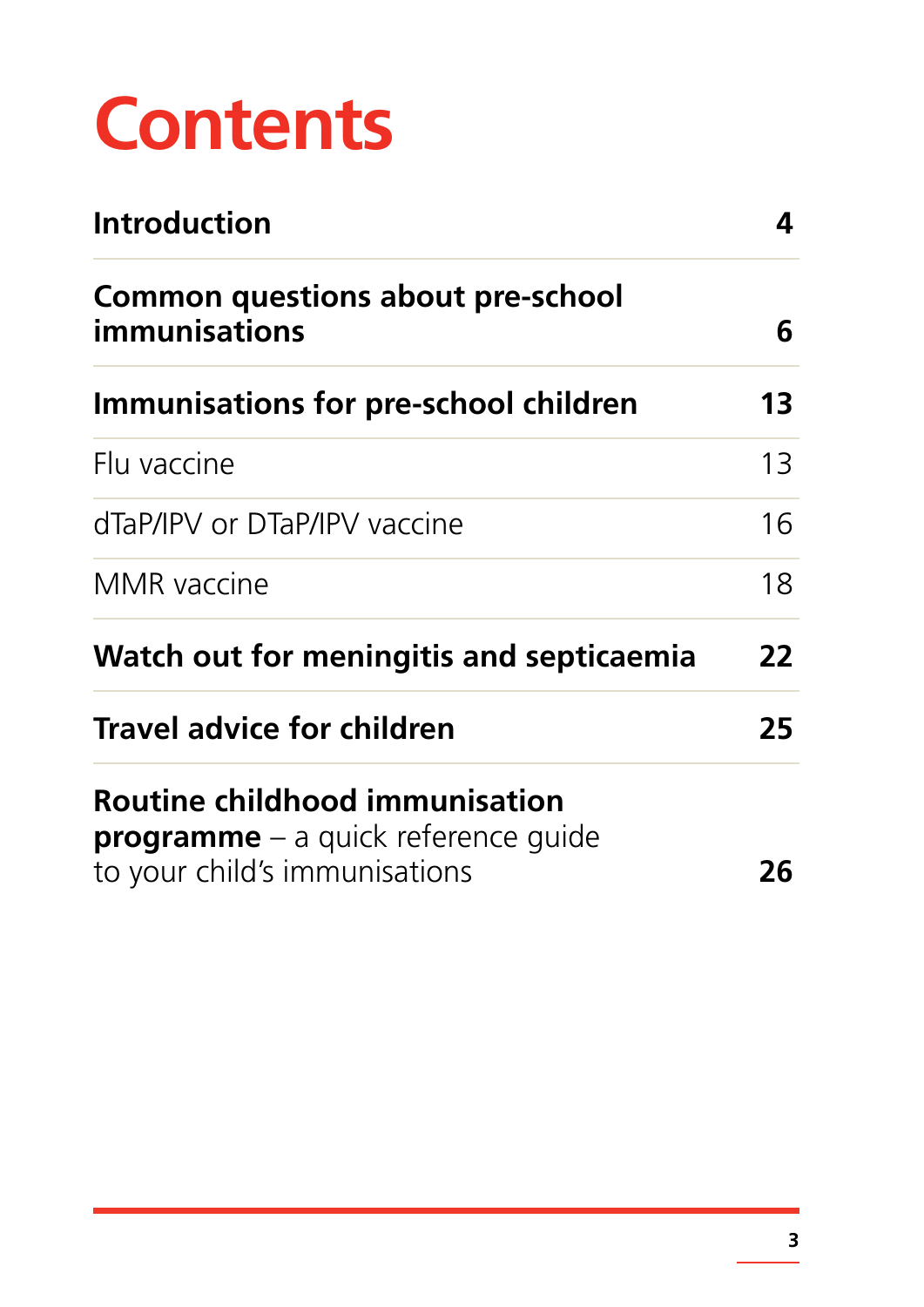# **Introduction**

This guide provides information on the routine immunisations that are given to children before they start school to help protect them from serious childhood diseases. It describes these diseases and explains why young children need protection against them. It also answers some of the most common questions about pre-school immunisation.

If you have more questions or you want more information, talk to your doctor, practice nurse or health visitor.

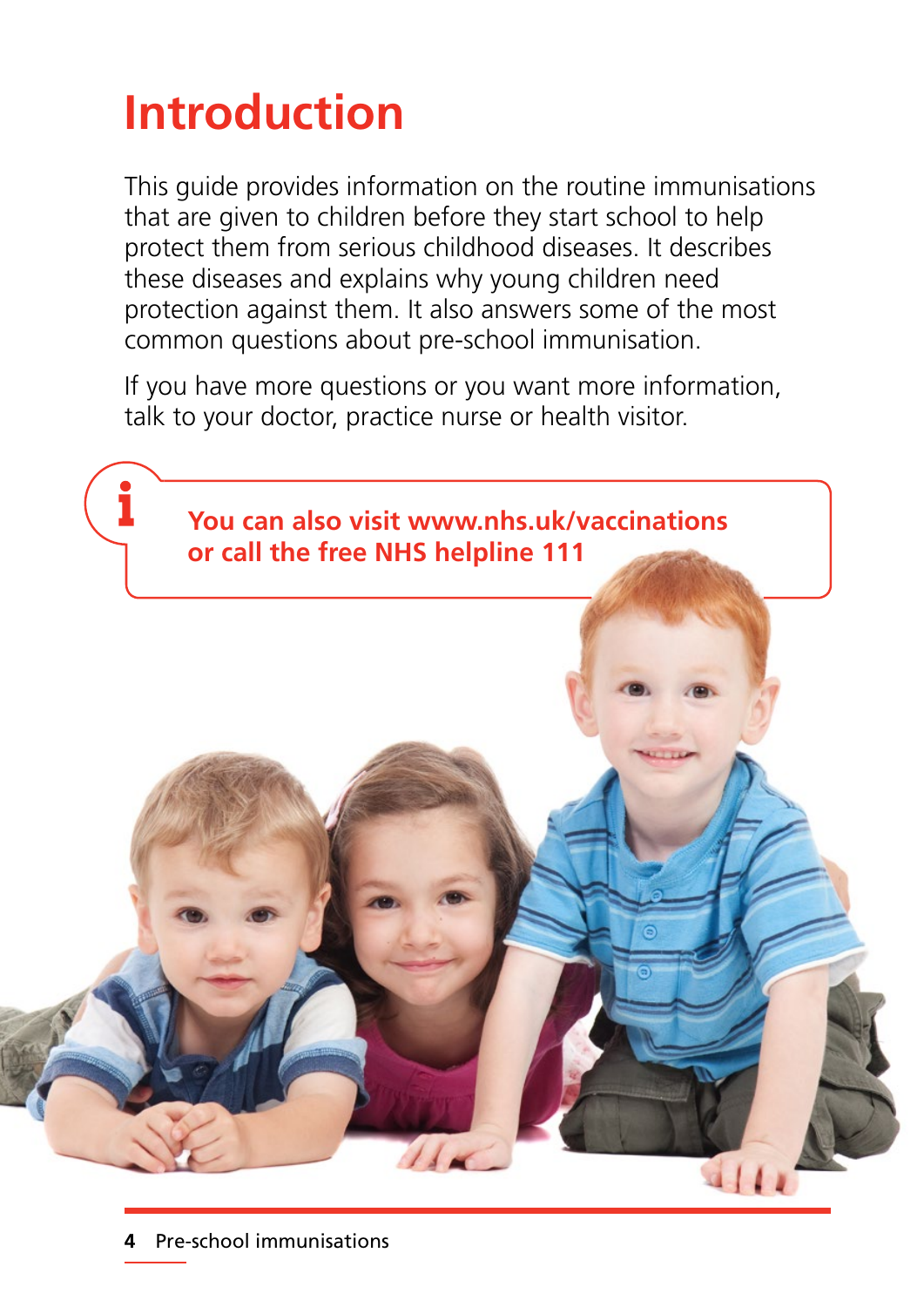### **Timetable of pre-school immunisations**

The first winter after your child turns two years of age he or she becomes eligible for the nasal flu vaccine, this will be due every winter including once your child starts school. Three immunisations are due at about three years and four months of age. These vaccines update the protection your child should have completed as a baby or at 12 months of age. You will receive an appointment for you to bring your child for their pre-school immunisations.

The table below shows the pre-school immunisations your child will be offered. These immunisations will make sure that your child has the best protection against serious childhood diseases as they grow up.

| <b>Vaccine</b>                                                                                  | <b>How and when</b><br>it is given                    | <b>Comments</b>                                                                                                                                                                 |
|-------------------------------------------------------------------------------------------------|-------------------------------------------------------|---------------------------------------------------------------------------------------------------------------------------------------------------------------------------------|
| Flu                                                                                             | Nasal spray<br>Each year from<br>September            | This vaccine is given at two<br>and three years of age.<br>Children who are in risk<br>groups and cannot have the<br>nasal spray will be offered a<br>vaccination by injection. |
| Diphtheria,<br>tetanus, pertussis<br>(whooping<br>cough) and polio<br>(dTaP/IPV or<br>DTaP/IPV) | One injection at<br>3 years and four<br>months of age | This is a booster dose of<br>these vaccines.                                                                                                                                    |
| Measles, mumps<br>and rubella<br>(MMR)                                                          | One injection at<br>3 years and four<br>months of age | This is a second dose of the<br>MMR vaccine. (If your child<br>has not had the first dose<br>yet, it should be given now<br>and the second dose one<br>month later)             |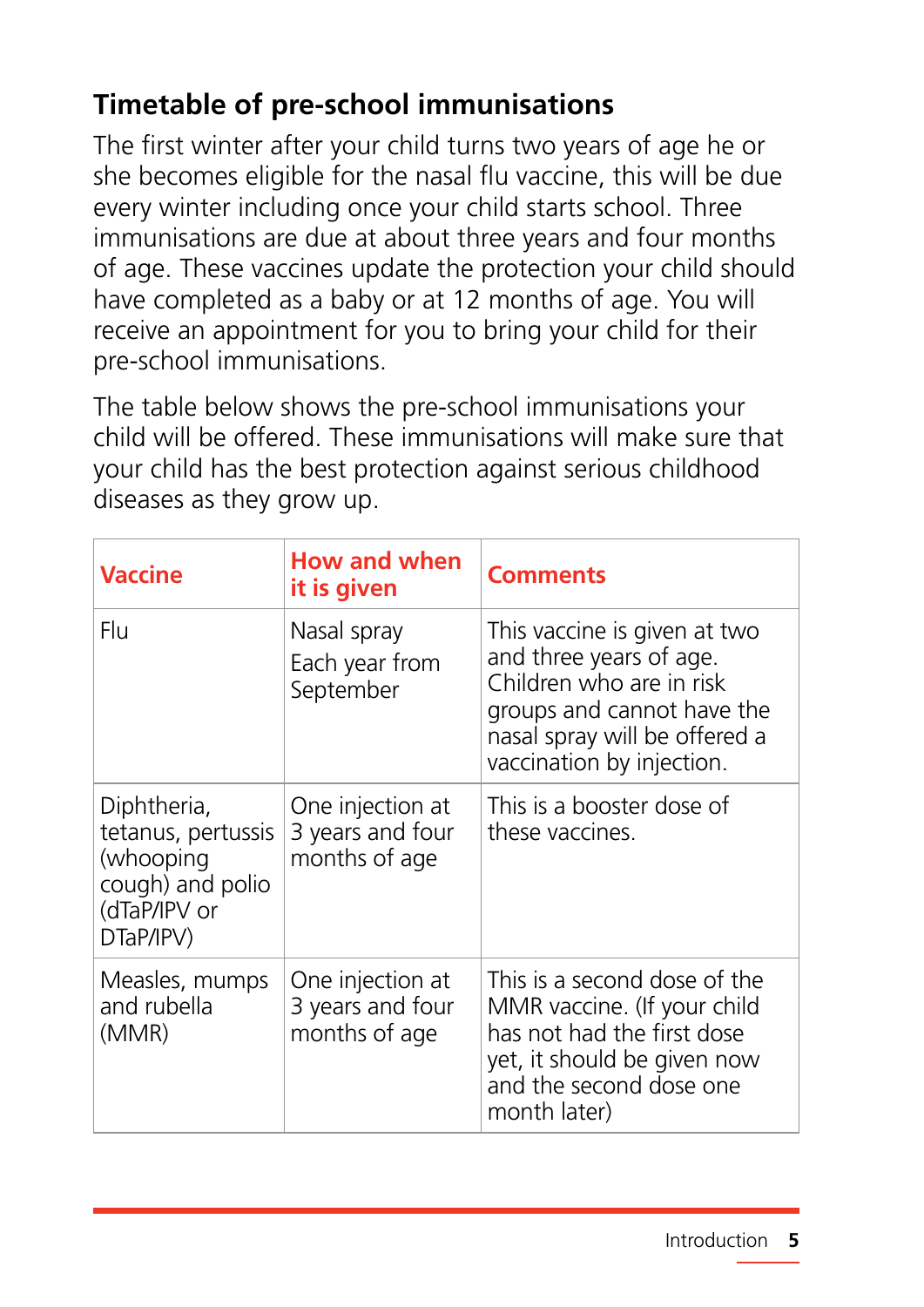# **Common questions about pre-school immunisations**

### **Why does my child need to be immunised at this age?**

The pre-school immunisations – often called pre-school boosters – will update or top up your child's level of antibodies (which their bodies produce to fight off disease and infection) and help to keep them protected. Protection (immunity) against diphtheria, tetanus, whooping cough and polio from the immunisations given to babies can fade over time. Sometimes, complete immunity to measles, mumps or rubella does not develop after a single dose of the MMR vaccine – so this gives them a second chance.

When you take your child for their pre-school immunisations, it is important to make sure all their other immunisations are up to date.

The flu vaccine will help protect your child against flu during the winter but will need to be given every year because the viruses that cause flu change very frequently.

### **How do vaccines work?**

Vaccines contain a small part of the bacterium or virus that causes a disease, or tiny amounts of the chemicals the bacterium produces. Vaccines work by causing the body's immune system to make antibodies. If your child comes into contact with the infection, the antibodies will recognise it and be ready to protect him or her. Because vaccines have been used so successfully in the UK, diseases such as polio have disappeared from this country.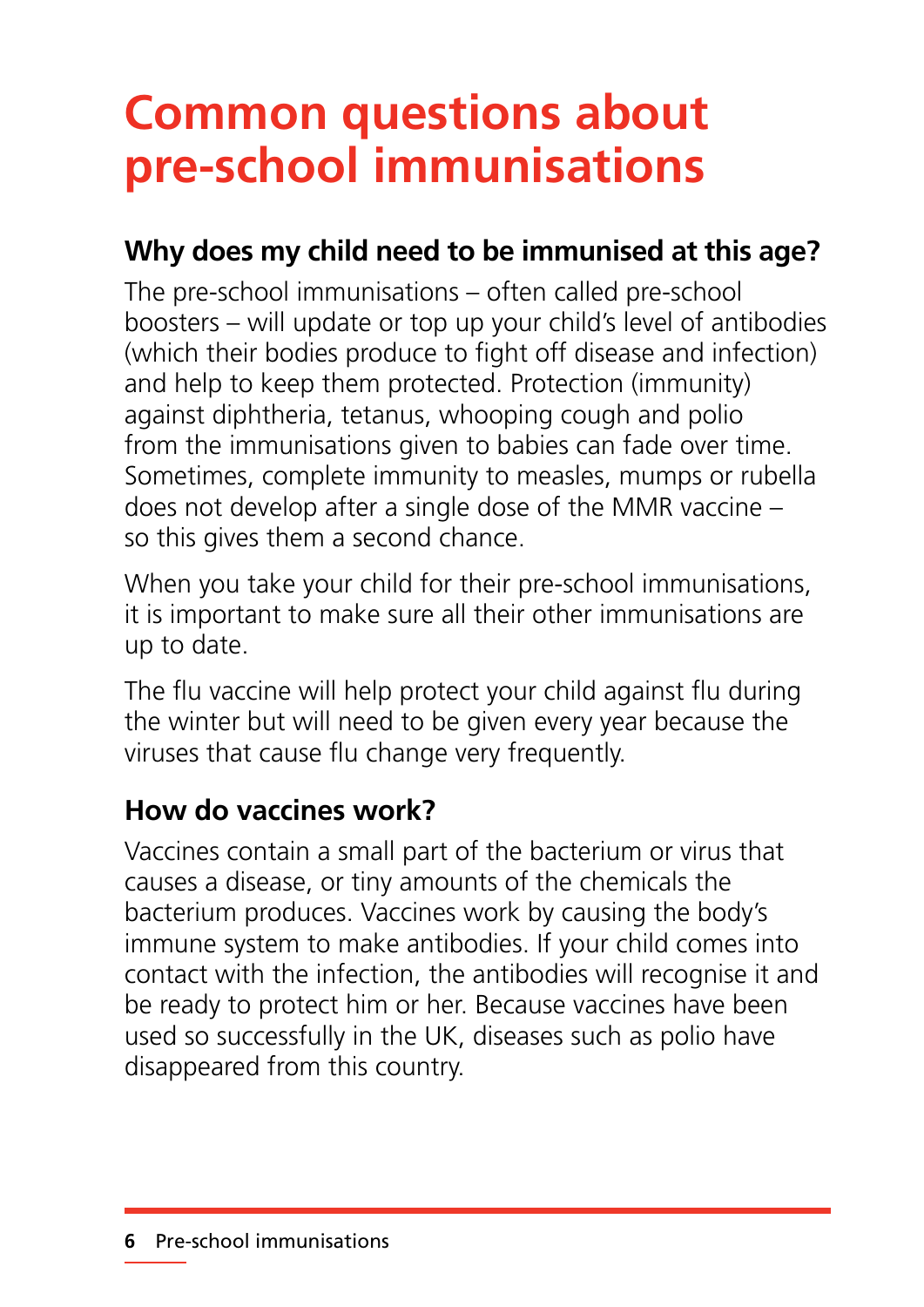**If your child missed any of their immunisations as a baby or toddler, this is a good time to ask the surgery or clinic about catch-up doses. You don't have to start the course of immunisations from the beginning again but you can catch up to make sure your child is fully protected. It is never too late to have your child immunised.**

### **How do we know that vaccines are safe?**

Before a vaccine is allowed to be used, its safety and effectiveness have to be thoroughly tested. After they have been licensed, the safety of vaccines continues to be

monitored. Any rare side effects that are discovered can then be assessed further. All medicines can cause side effects, but vaccines are among the very safest.

Research from around the world shows that immunisation is the safest way to protect your child's health.

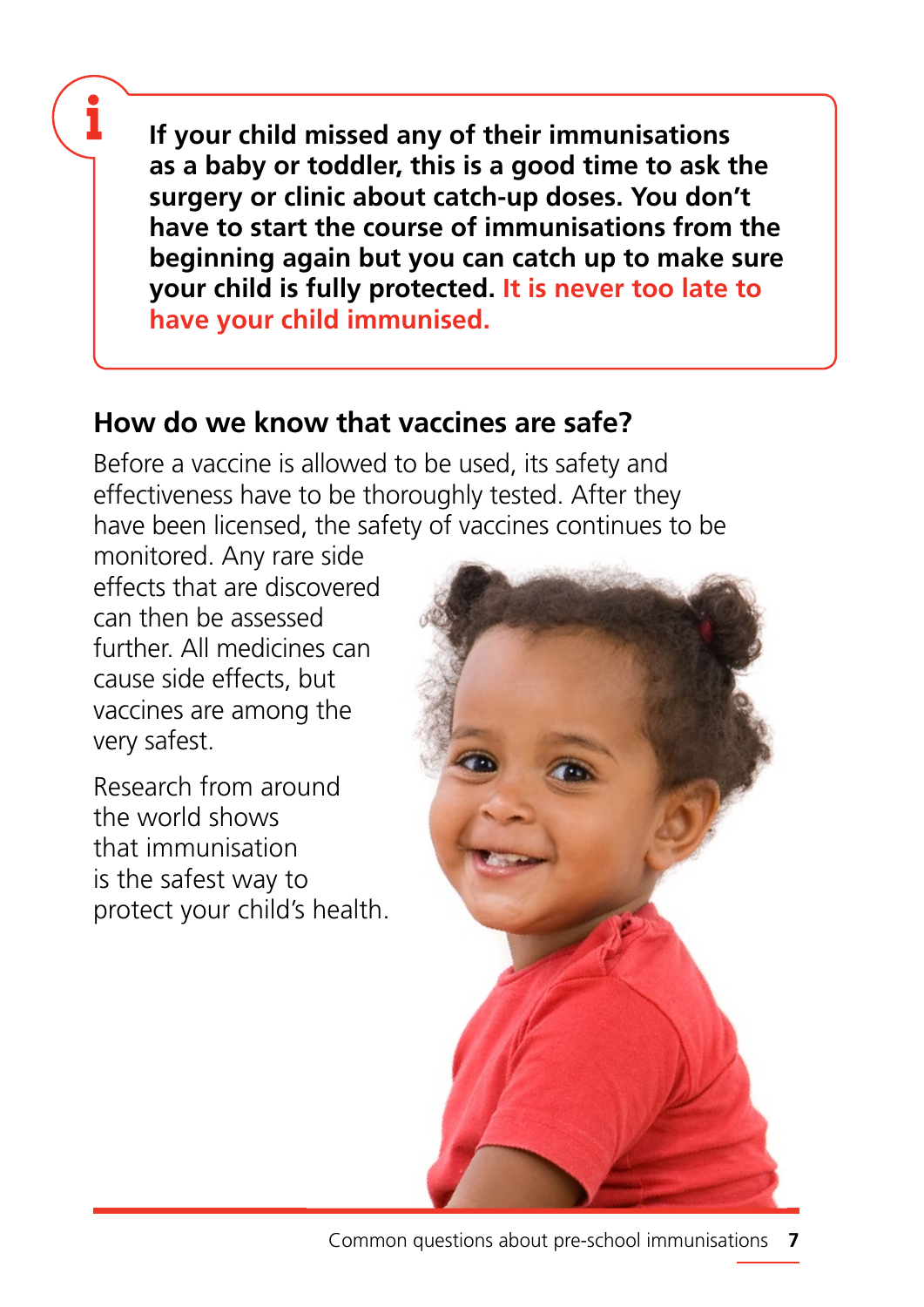### **We don't hear about most of these diseases any more, so are these immunisations really necessary?**

Because of the effective immunisation programmes in the UK, the number of children catching these diseases is now very low. But if children do not continue to be immunised, the diseases will come back, as seen recently in some parts of Europe. Many of these diseases are still around in other parts of the world and your child may be at risk if you travel with your family. With more people coming to visit this country, there is always a risk that your child could come into contact the infections.

### **Will there be any side effects from the vaccines?**

Any side effects that occur are usually mild. Your child may get a little redness, swelling or tenderness where the injection was given that will disappear on its own. Some children may get a fever that can be treated with paracetamol liquid. Read the instructions on the bottle carefully and give your child the correct dose for their age. If necessary, give them a second dose four to six hours later. If your child's temperature is still high after they have had a second dose of paracetamol liquid, speak to your doctor or call the free **NHS helpline 111**.

### **Remember, never give medicines that contain aspirin to children under 16.**

i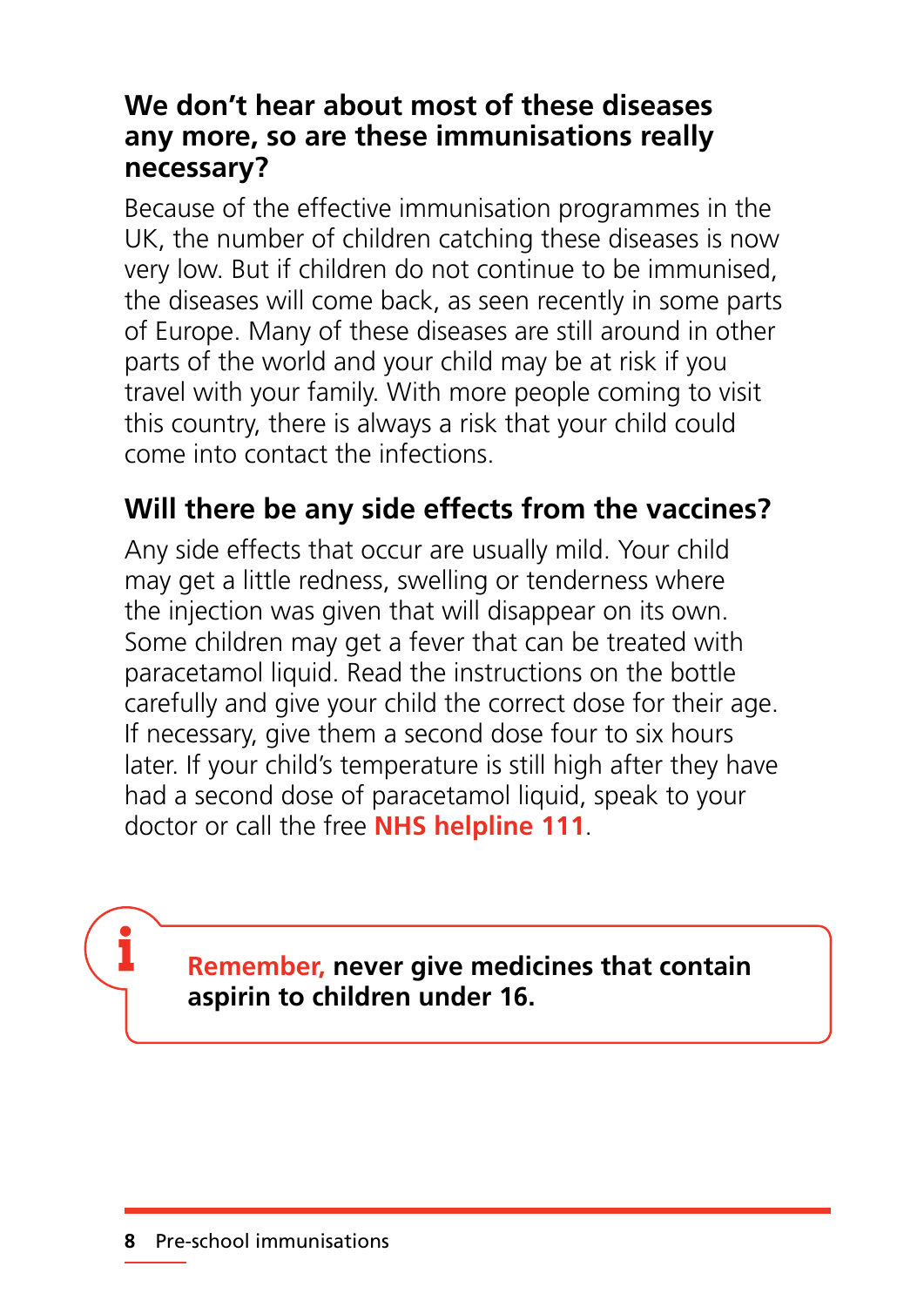### **I'm worried that my child may have allergies. Can they be vaccinated?**

Asthma, eczema, hay fever, food intolerances and allergies should not prevent your child having the vaccines in the routine childhood immunisation programme. If your child has needed intensive care due to asthma or egg allergic anaphylaxis then further advice should be sought. If you have any questions, speak to your doctor, practice nurse or health visitor.

> **An anaphylactic reaction is a severe and immediate allergic reaction that needs urgent medical attention.**

### **Are some children allergic to vaccines?**

Very rarely, children can have an allergic reaction soon after immunisation. This may be a rash or itching affecting part or all of the body. The doctor or nurse giving the vaccine will know how to treat this. It is not a reason to withhold further immunisations.

Even more rarely, children can have a severe reaction, within a few minutes of the immunisation, which causes breathing difficulties and can cause the child to collapse. This is called an anaphylactic reaction and occurs in only about one in a million immunisations. The people who give immunisations are trained to deal with anaphylactic reactions and children recover completely with prompt treatment.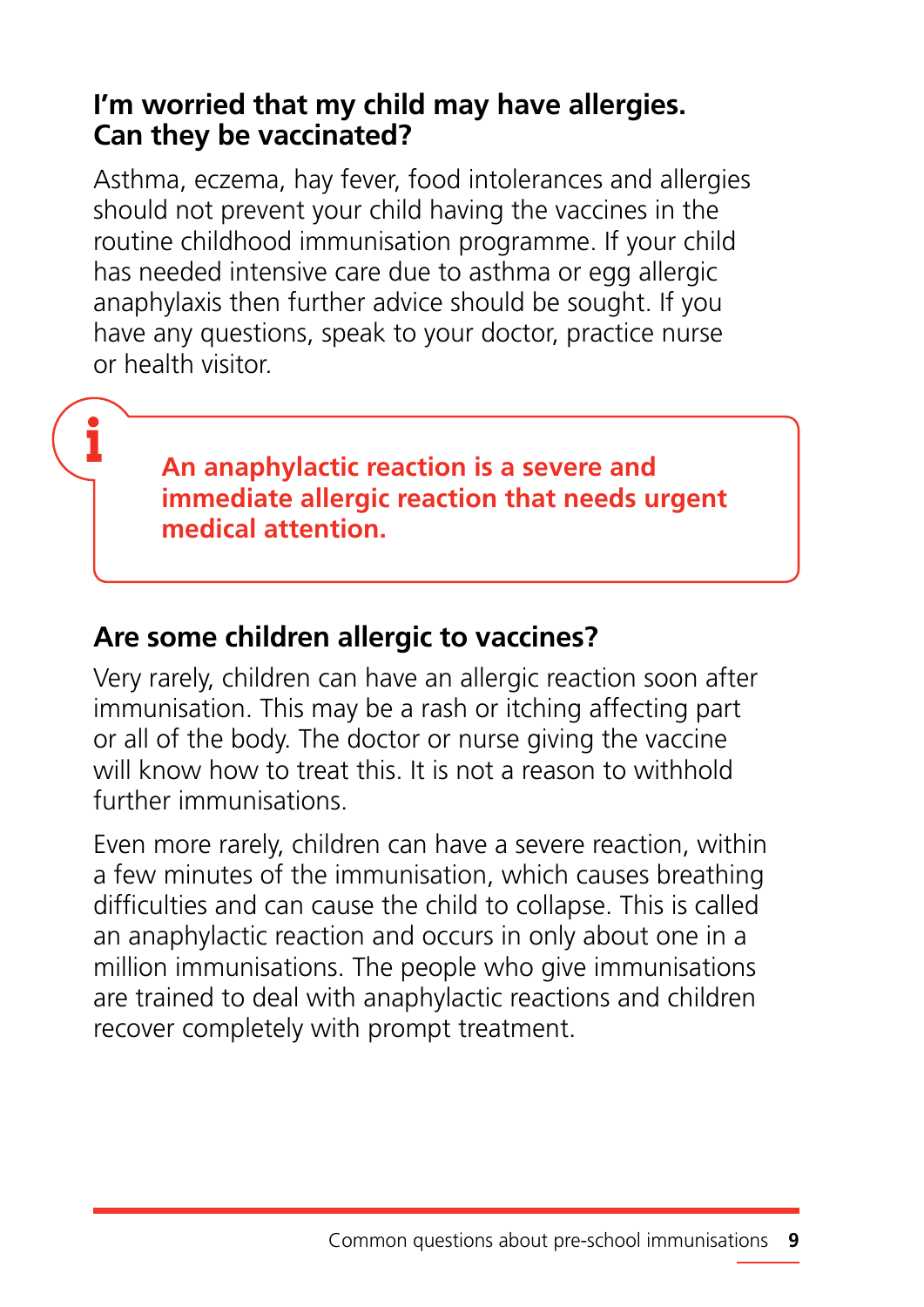### **Are there any reasons why my child should not be immunised?**

There are very few children who cannot be immunised.

 $\blacksquare$  In general, a vaccine should not be given to children who have had a confirmed anaphylactic reaction to a previous dose of the same vaccine.

There are a very small number of children who may not be able to have one or more of the routine vaccines for health reasons. Your health visitor, practice nurse or doctor will ask you about the relevant conditions. You can also discuss with them if you are worried about a specific vaccine.

### **What about the MMR and nasal spray flu vaccine? Are there any other reasons why my child should not receive these vaccines?**

The MMR and nasal flu vaccines are live attenuated vaccines (that is, they contain viruses that have been weakened). Children who are 'immunosuppressed' may not be able to receive live vaccines.

Children who are immunosuppressed include those:

- $\blacksquare$  whose immune system is suppressed because they are undergoing treatment for a serious condition such as a transplant or cancer, or
- $\blacksquare$  who have any condition which affects the immune system, such as severe primary immunodeficiency.

If this applies to your child, you must tell your doctor, practice nurse or health visitor before the immunisation. They will get specialist advice.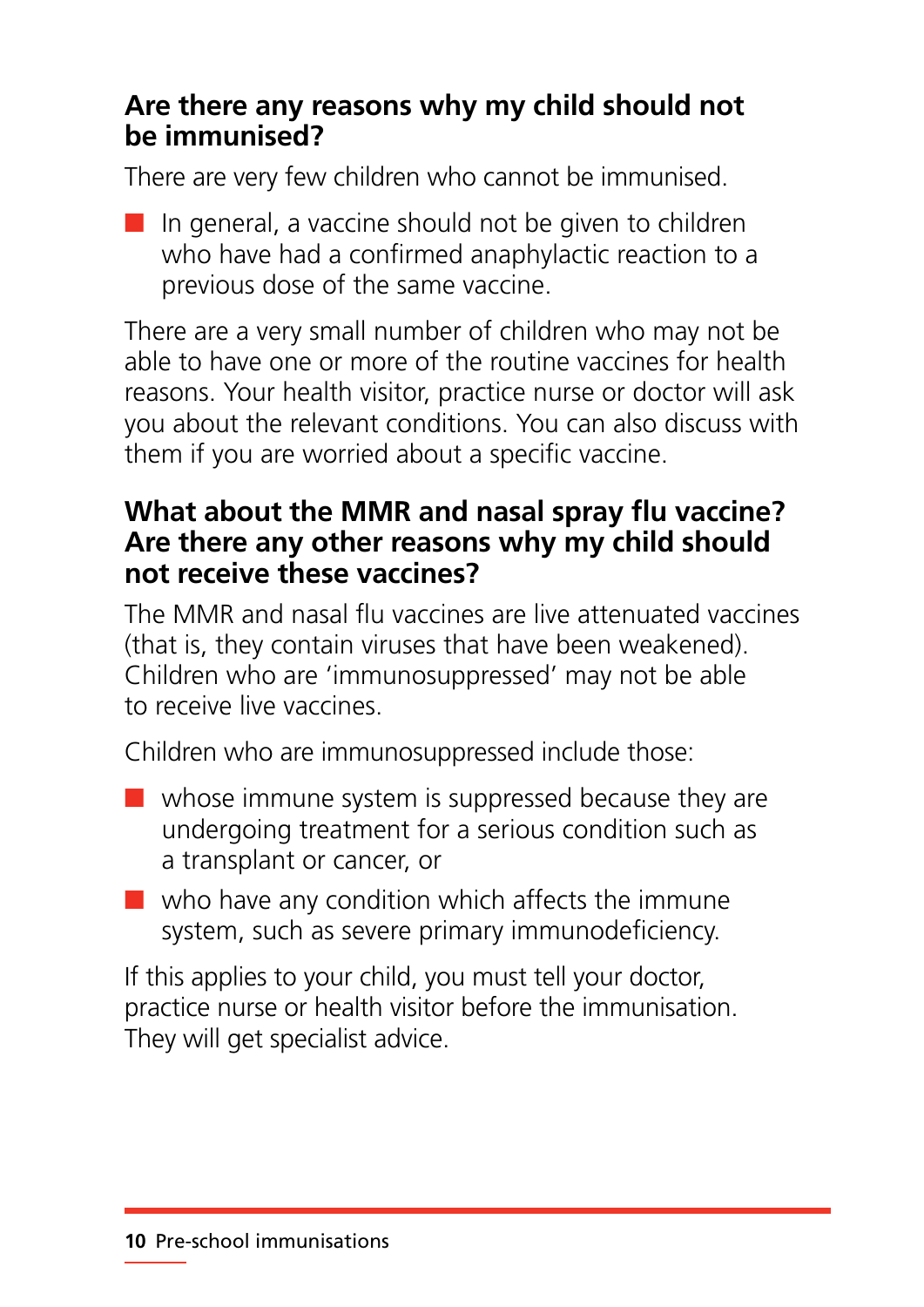### **What if my child is ill on the day of the appointment?**

If your child has a minor illness without a fever, such as a cold, they should have their immunisations as normal.

If your child is ill with a fever, put off the immunisation until the child has recovered. This is to avoid the fever being associated with the vaccine, or the vaccine increasing the fever your child already has.

If your child:

- has a bleeding disorder, or
- has had a fit not associated with fever

speak to your doctor, practice nurse or health visitor before your child has any immunisation.



**11** Common questions about pre-school immunisations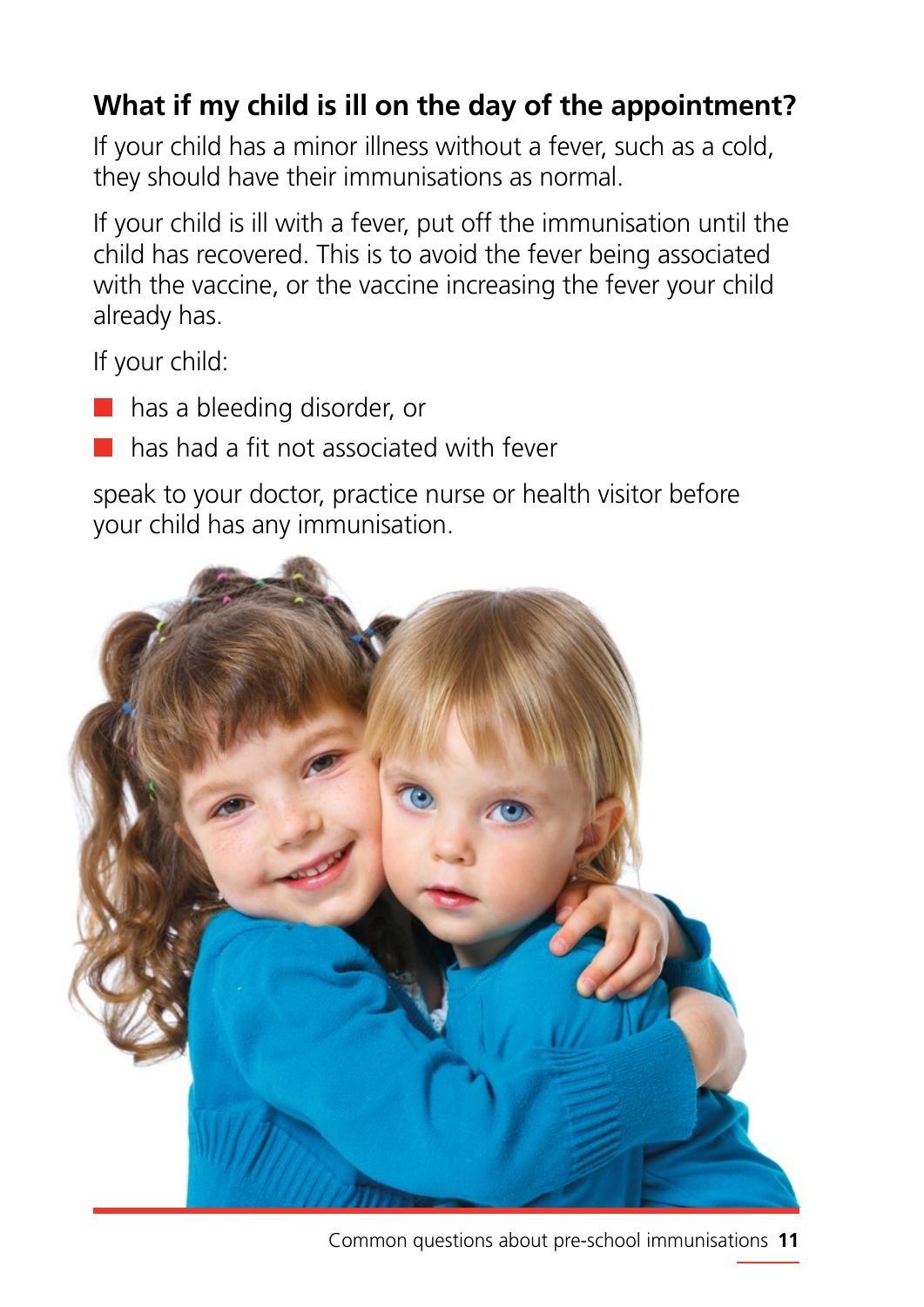### **What are fits?**

Fits are also called seizures or convulsions. Some are associated with fever and some are not.

In the first five years of a child's life, the commonest type of fit is caused by fever (this may be called a febrile seizure or febrile convulsion). Sometimes immunisation is followed by a fever that may cause a febrile seizure. Most children who have febrile seizures recover fully.

When a seizure occurs within a short time after immunisation, it might not have been caused by the vaccine or the fever. It could be due to an underlying medical condition.

If the surgery is closed or if you can't contact your doctor, go straight to the nearest hospital emergency department.

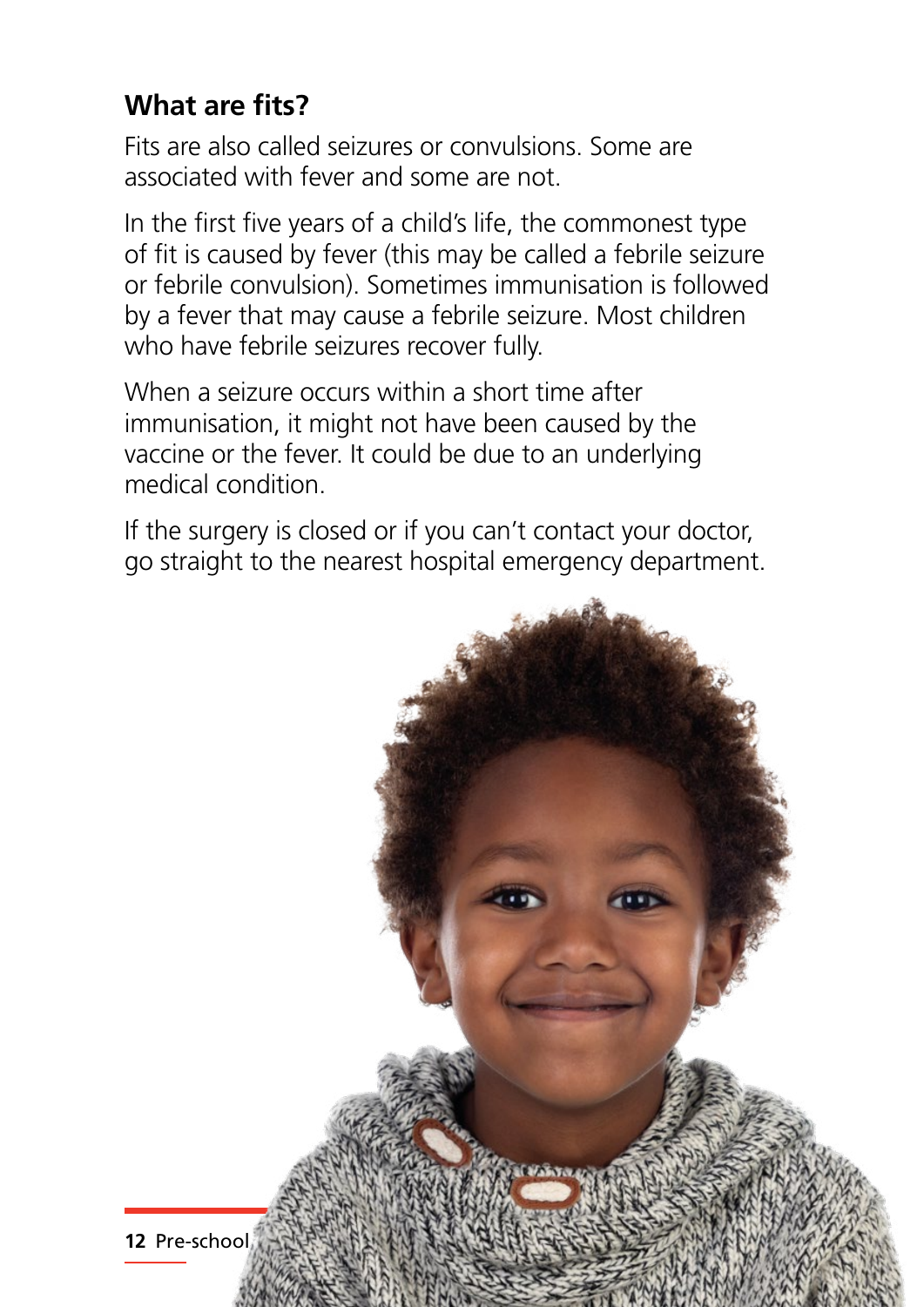# **Immunisations for pre-school children**

### **Flu vaccine**

### **What is flu?**

Flu is an infectious disease with symptoms that come on very quickly. A bad bout of flu can be much worse than a heavy cold. In children, it causes fever, stuffy nose, dry cough, sore throat, aching muscles and joints, and extreme tiredness that can last several days. Flu can lead to painful ear infection, bronchitis and pneumonia – these may be severe.

### **What causes flu and how do you catch it?**

Flu is caused by influenza viruses that infect the windpipe and lungs. When an infected person coughs or sneezes, they spread the flu virus in tiny drops of saliva over a wide area. These droplets can then be breathed in by other people or they can be picked up by touching surfaces where the droplets have landed.

### **How is the vaccine given and how does it work?**

The vaccine is given as a nasal spray up each nostril. It is quick and painless. The vaccine contains viruses that have been weakened to prevent them from causing flu but will help your child to build up immunity, so that when he or she comes into contact with the flu virus they are unlikely to get ill.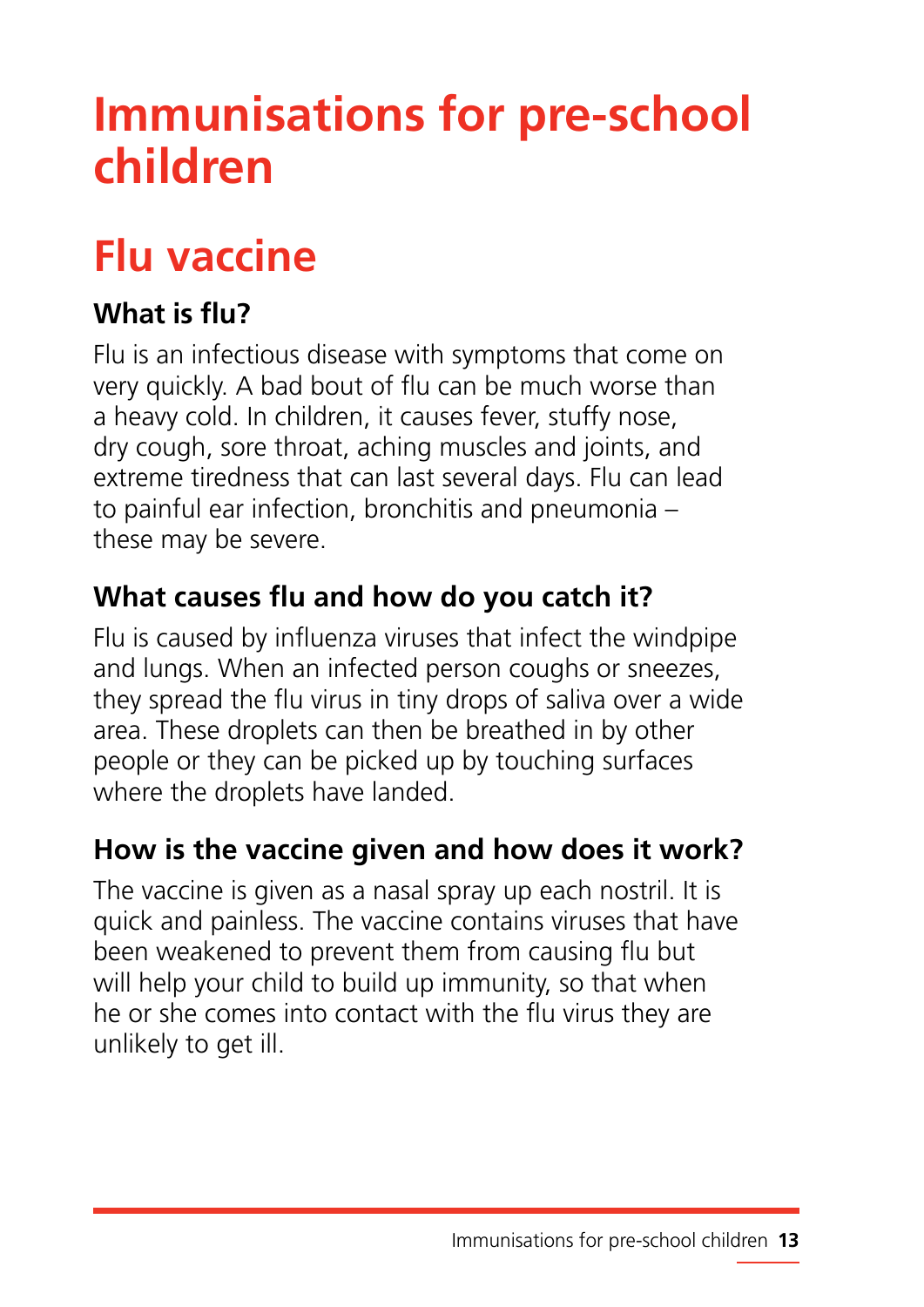### **My child had a flu vaccination last year, why do they need another one this year?**

The viruses that cause flu change very frequently, so the vaccine has to be changed to match the viruses and may differ from year to year. The vaccine your child gets this year may well be different from the one they had last year, and next year's may be different again.

### **Which children are eligible for flu vaccination?**

Children who are two and three years old are offered flu vaccination at their GP practice (provided they are aged 2 or 3 on the 31 August of the current flu season). Primary school-aged children are also offered flu vaccination at school.

The programme immunises children against flu because, by doing this, we may be able to stop them passing flu to their parents, grandparents and other family members.

In addition, children with certain medical conditions who are aged between two and 18 years are offered flu vaccine.

### **Does the vaccine cause any side effects?**

Serious side effects are uncommon but many children can develop a runny or blocked nose, headache, some tiredness or loss of appetite that last for a short period. The vaccine is absorbed quickly in the nose so, even if your child sneezes immediately after having had the spray, there's no need to worry that it hasn't worked.

The nasal flu vaccine is called Fluenz tetra, you can view the Patient Information Leaflet at [www.medicines.org.uk/](http://www.medicines.org.uk/emc/product/3296/pil) [emc/product/3296/pil](http://www.medicines.org.uk/emc/product/3296/pil)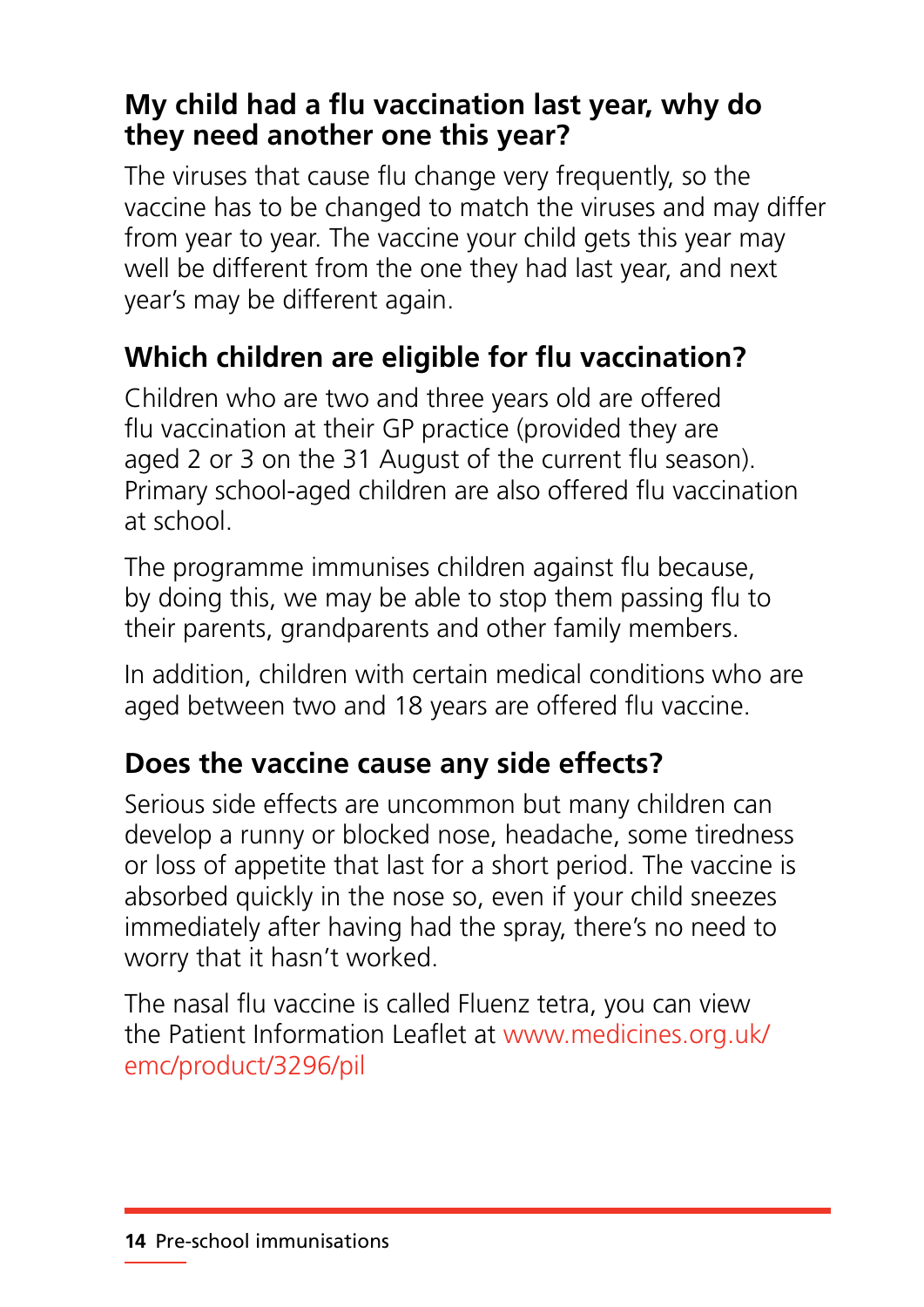### **Are there any children who shouldn't have the nasal vaccine?**

Children may not be able to have the nasal vaccine if they:

- $\blacksquare$  are currently wheezy or have been wheezy in the past 72 hours, they should be offered a suitable inactivated influenza vaccine to avoid a delay in protection
- have needed intensive care due to
	- $\blacksquare$  asthma
	- $\blacksquare$  egg allergic anaphylaxis
- $\blacksquare$  have a condition that severely weakens their immune system. Children who are at high risk from flu due to some medical conditions or treatments and cannot have the nasal vaccine, will be offered a flu jab instead.

In these circumstances the advice of a specialist should be sought.

### **I believe the nasal vaccine contains products derived from pigs (porcine gelatine), which means my child can't have it because of our beliefs.**

The nasal vaccine contains a highly processed form of gelatine (derived from pigs), which is used in a range of many essential medicines. The nasal vaccine provides good protection against flu, particularly in young children.

This nasal vaccine not only protects your child against disease but, if enough children are vaccinated, the disease won't spread from one person to another, and so their friends and family are also protected.

Some faith groups accept the use of porcine gelatine in medical products, others don't – the decision is, of course, up to you. For further information about porcine gelatine and the nasal flu vaccine see [www.gov.uk/government/publications/](www.gov.uk/government/publications/vaccines-and-porcine-gelatine) [vaccines-and-porcine-gelatine](www.gov.uk/government/publications/vaccines-and-porcine-gelatine)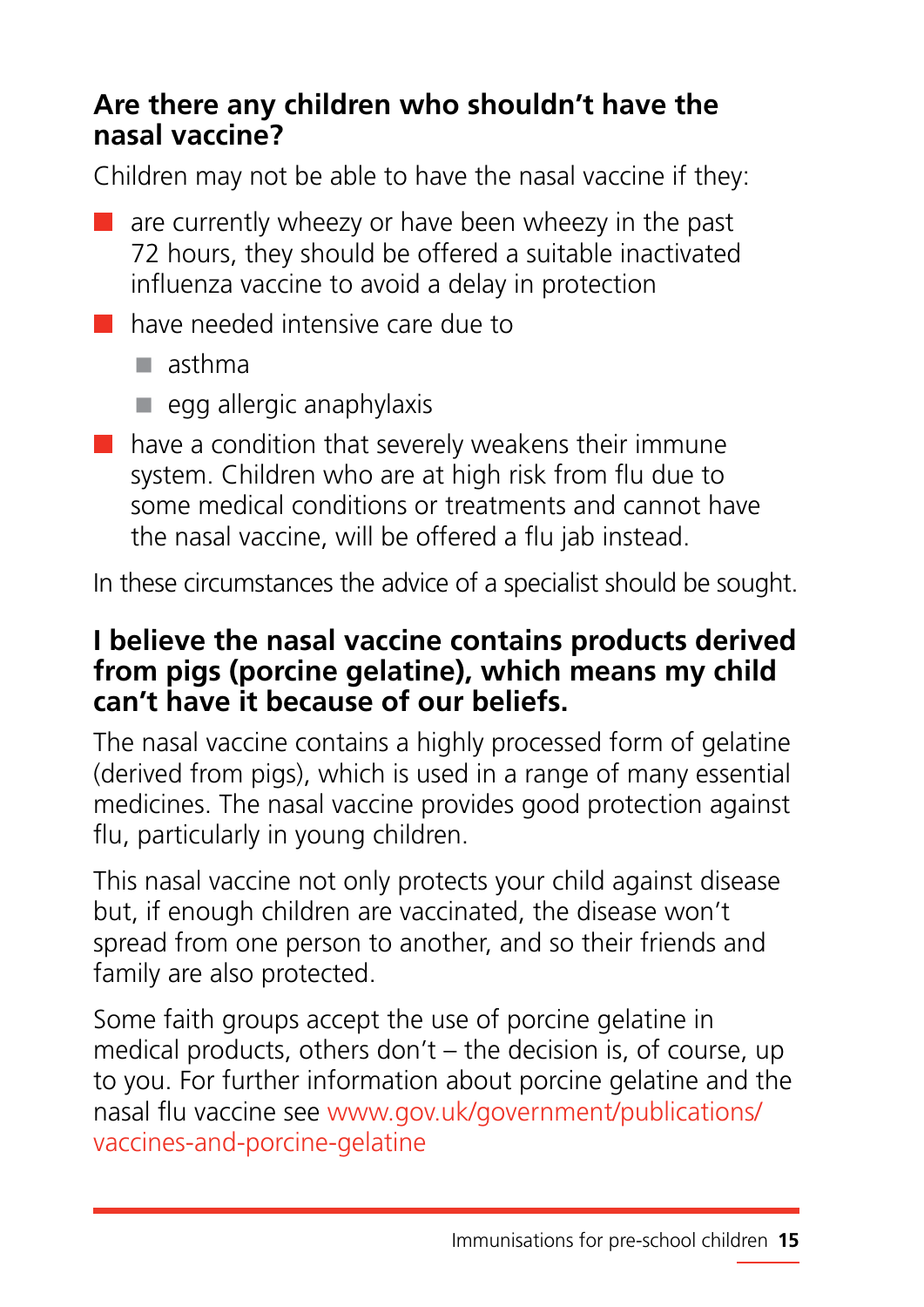### **dTaP/IPV or DTaP/IPV vaccine Booster given at 3 years 4 months**

This vaccine boosts the immunisations that were given to your child at two, three and four months of age. It protects against diphtheria, tetanus, pertussis (whooping cough) and polio.

### **What is diphtheria?**

Diphtheria is a serious disease that usually begins with a sore throat and can quickly develop to cause breathing problems. It can damage the heart and nervous system and, in severe cases, it can kill.

### **What is tetanus?**

Tetanus is a disease affecting the nervous system which can lead to muscle spasms, cause breathing problems and can kill. It is caused when germs that are found in soil and manure get into the body through open cuts or burns. Tetanus cannot be passed from person to person.

### **What is pertussis (whooping cough)?**

Whooping cough is a disease that can cause long bouts of coughing and choking making it hard to breathe. Whooping cough can last for up to ten weeks. It is not usually so serious in older children, but in babies it is very serious and can kill.

### **What is polio?**

Polio is a virus that attacks the nervous system which can cause permanent paralysis of the muscles. If it affects the chest muscles or the brain, polio can kill.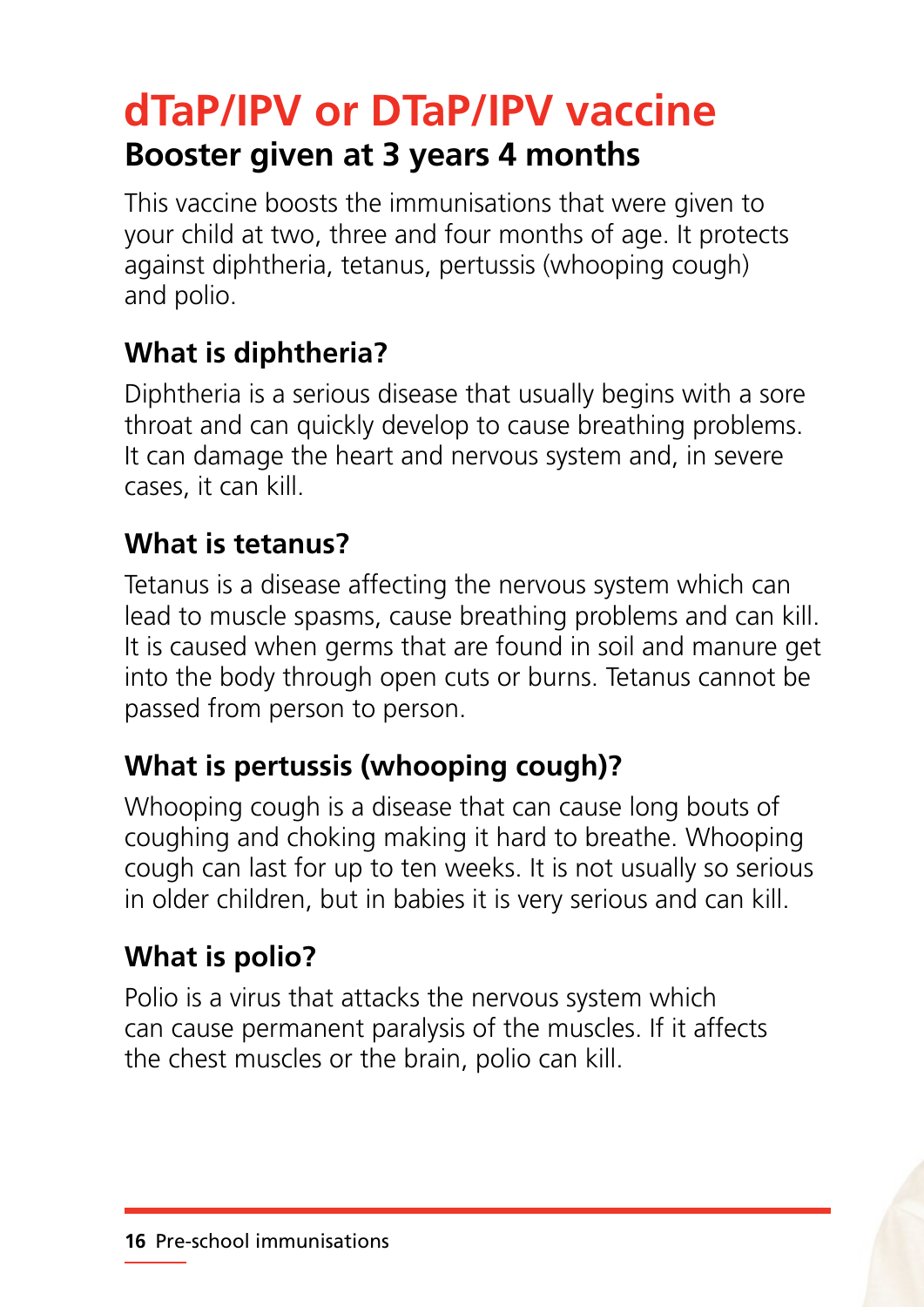### **Are there any side effects from this vaccine?**

Your child may have some redness, swelling or tenderness where they had the injection, but this will usually disappear in a few days. A hard lump may appear in the same place but this will also go, usually over a few weeks. Occasionally, children may be unwell and irritable and develop a temperature, headache, sickness and swollen glands.

### **What is the difference between the vaccines used at this age?**

There are two different vaccines used at this age which contain slightly different strengths of some of the ingredients. Both vaccines have been shown to provide good responses, so it doesn't matter which one your child has for their pre-school booster.

There are two types of booster vaccine and you can view both here:

Infanrix IPV: [www.medicines.org.uk/emc/product/5535/pil](http://www.medicines.org.uk/emc/product/5535/pil) Repevax: [www.medicines.org.uk/emc/product/5580/pil](http://www.medicines.org.uk/emc/product/5580/pil)

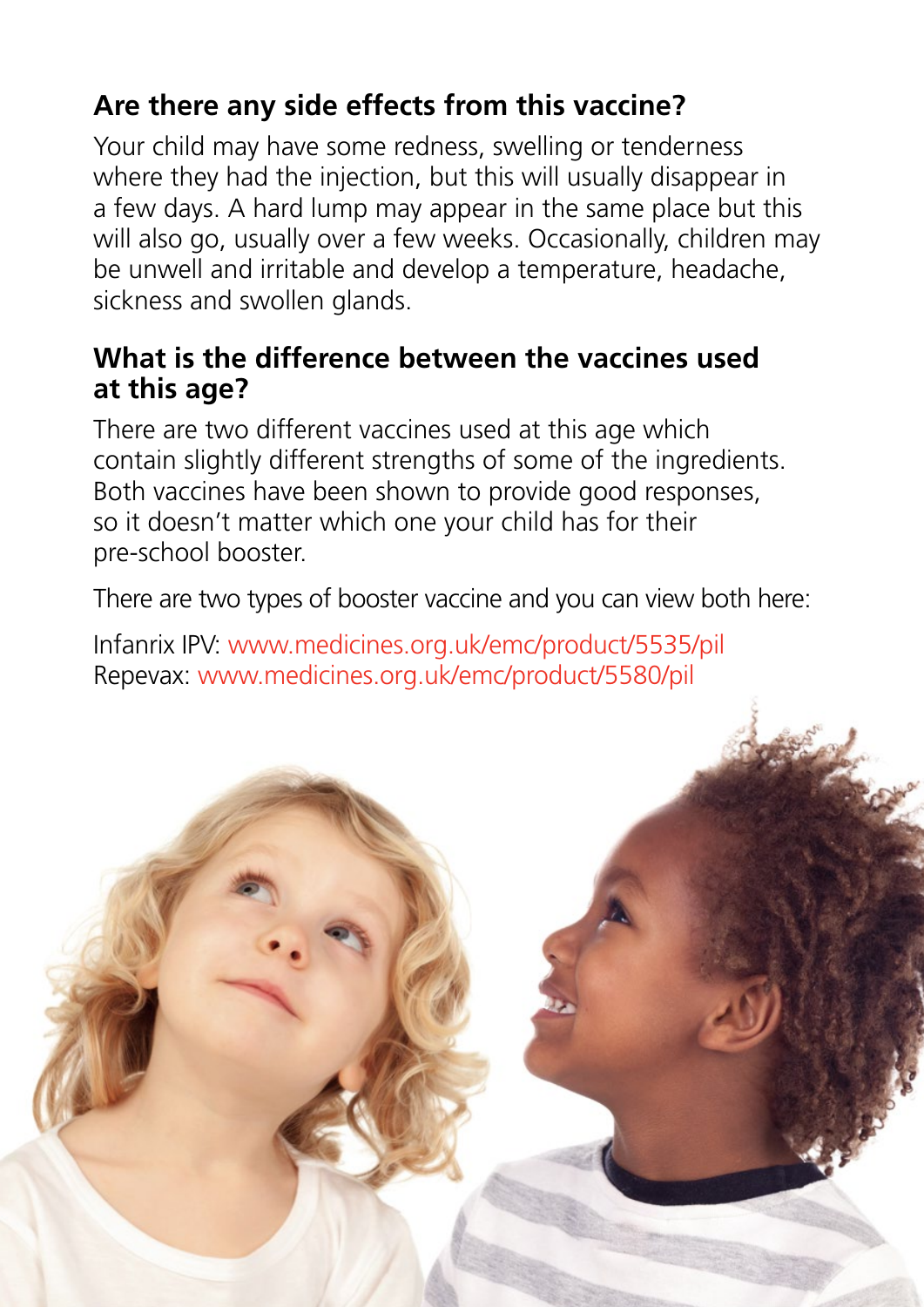# **MMR vaccine**

### **Booster given at 3 years 4 months**

The MMR vaccine protects against measles, mumps and rubella. Since 1988, when the MMR vaccine was introduced in the UK, the numbers of cases of measles, mumps and rubella have dramatically reduced.

### **What is measles?**

Measles is caused by a very infectious virus. Nearly everyone who catches it will have a high fever, a rash and generally be unwell. Children often have to spend about five days in bed and could be off school for ten days. Adults are likely to be ill for longer. The complications of measles affect one in every 15 children. The complications include chest infections, fits, encephalitis (infection of the brain), and brain damage. Measles can kill.

### **How is it spread?**

Measles is one of the most infectious diseases known. A cough or a sneeze can spread the measles virus over a wide area. Because it's so infectious, the chances are your child will get measles if he or she is not protected and comes near to someone who has measles. Over 95% of children need to be immunised to prevent measles from circulating and causing outbreaks.

### **What is mumps?**

Mumps is caused by a virus which can lead to fever, headache, and painful, swollen glands in the face, neck and jaw. It can result in permanent deafness, viral meningitis (infection of the lining of the brain) and encephalitis. Rarely, it causes painful swelling of the testicles in males and the ovaries in females. Mumps lasts about seven to ten days. Before the MMR vaccine was introduced, mumps was the most common cause of viral meningitis in children under 15.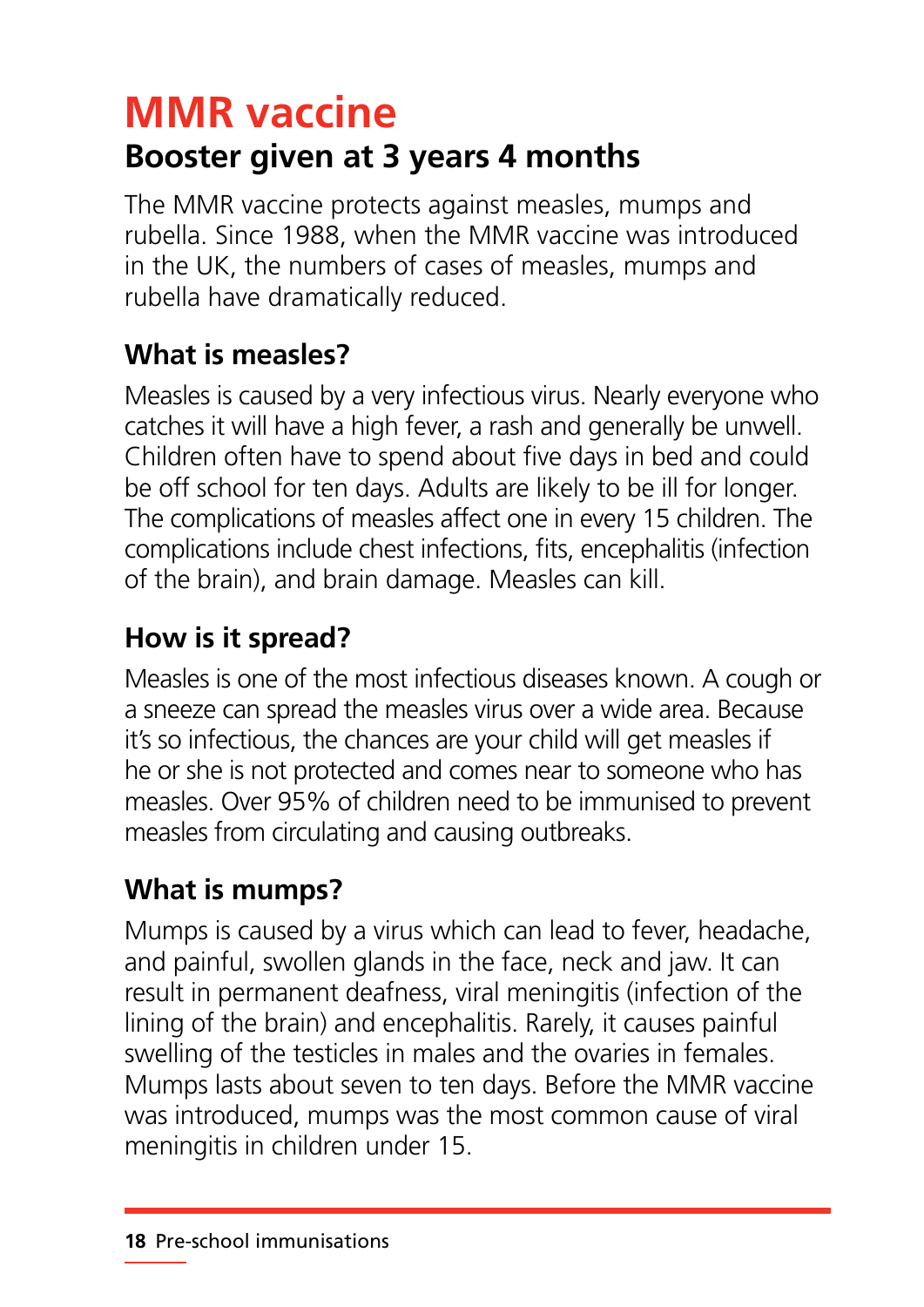### **How is it spread?**

Mumps is spread in the same way as measles. It is about as infectious as flu.

### **What is rubella?**

Rubella (German measles) is a disease caused by a virus. In children it is usually mild and can go unnoticed. It causes a short-lived rash, swollen glands and a sore throat. Rubella is very serious for unborn babies. It can seriously damage their sight, hearing, heart and brain. This condition is called congenital rubella syndrome (CRS). Rubella infection in the first three months of pregnancy causes damage to the unborn baby in up to nine out of ten cases. In many of the cases, pregnant women caught rubella from their own, or their friends', children.

### **How is it spread?**

Rubella is spread in the same way as measles and mumps. It is about as infectious as flu.

### **Why does my child need two doses of MMR vaccine?**

Even though measles and mumps are uncommon in the UK, children who are not protected are still at risk of catching the infections. Your child needs a second dose of MMR because the vaccine doesn't always work fully the first time. Some children who have only one dose of the vaccine might not be protected against one or more of the diseases.

Thanks to immunisation, the number of cases of measles, mumps and rubella have been reduced. However these diseases have not gone away and there have been outbreaks of measles in recent years. Two doses of the MMR vaccine are routinely given across Europe as well as in the US, Canada, Australia and New Zealand. Immunising your child with two doses of the MMR vaccine will give them the best protection.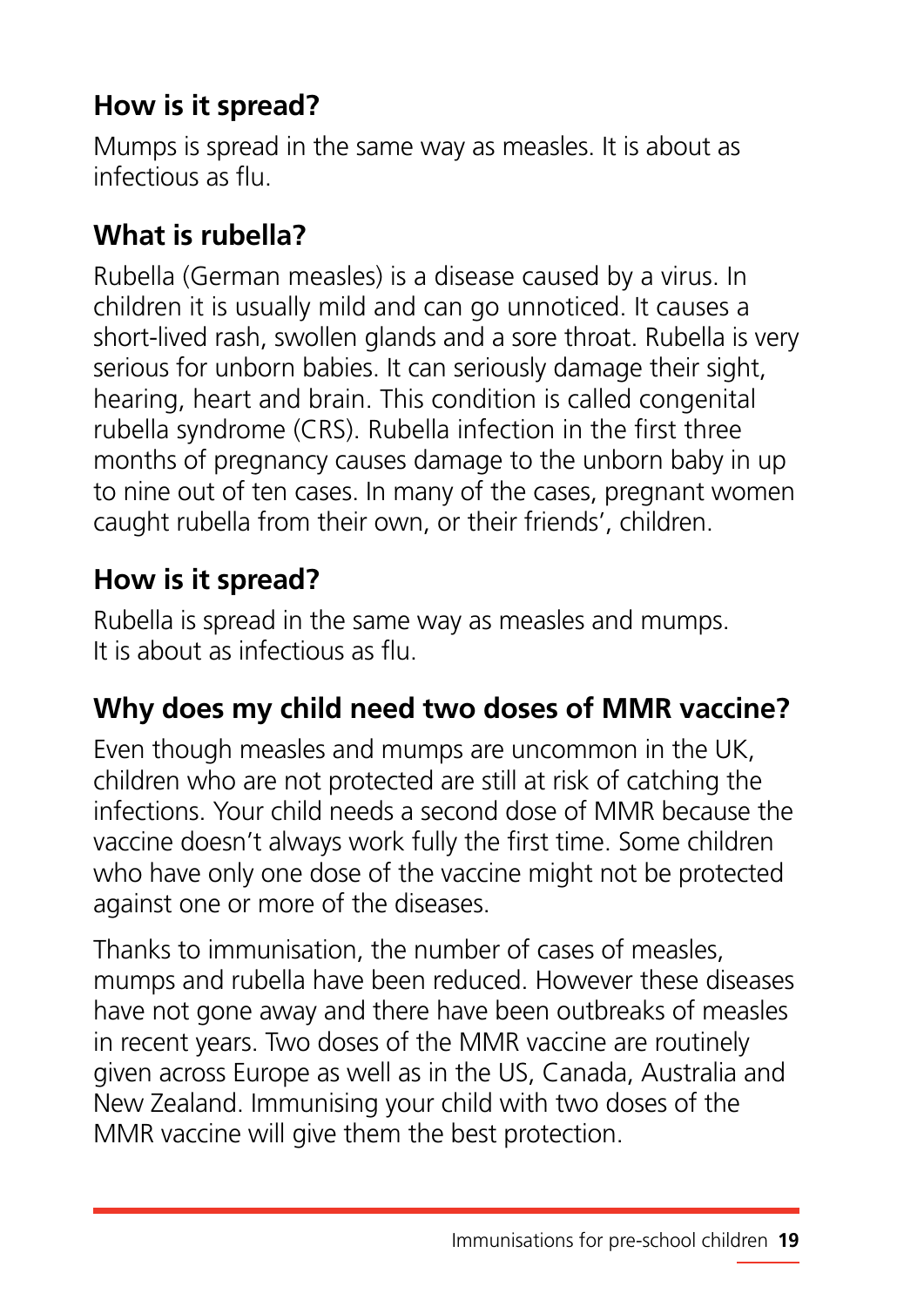### **Are there any side effects from the second (pre-school) dose of the MMR vaccine?**

It is much less common to have side effects after the second dose than after the first dose. When side effects do happen, they are usually very mild.

- $\blacksquare$  The three different viruses in the vaccine act at different times and produce the following side effects after the first dose of vaccine.
- $\blacksquare$  Six to ten days after the immunisation, about one in ten children may develop a mild fever and some develop a measles-like rash and go off their food. This can happen when the measles part of the vaccine starts to work, and is normal.
- About one in every 1000 immunised children may have a fit caused by a fever. This is called a 'febrile convulsion', and can be caused by any fever. However, if a child who has not been immunised gets measles, they are five times more likely to have a fit.
- Rarely, children may get mumps-like symptoms (fever and swollen glands) about three weeks after their immunisation as the mumps part of the vaccine starts to work.
- Very rarely, children may get a rash of small bruise-like spots in the six weeks after the vaccination. This is usually caused by the measles or rubella parts of the vaccine. If you see spots like these, take your child to the doctor to be checked. He or she will tell you how to deal with the rash. As this rash could be confused with the rash caused by septicaemia you should contact your doctor urgently if your child is also unwell.
- $\blacksquare$  Fewer than one child in a million develops encephalitis (inflammation of the brain) after MMR vaccine. However, if a child catches measles, the chance of developing encephalitis is about one in 1000.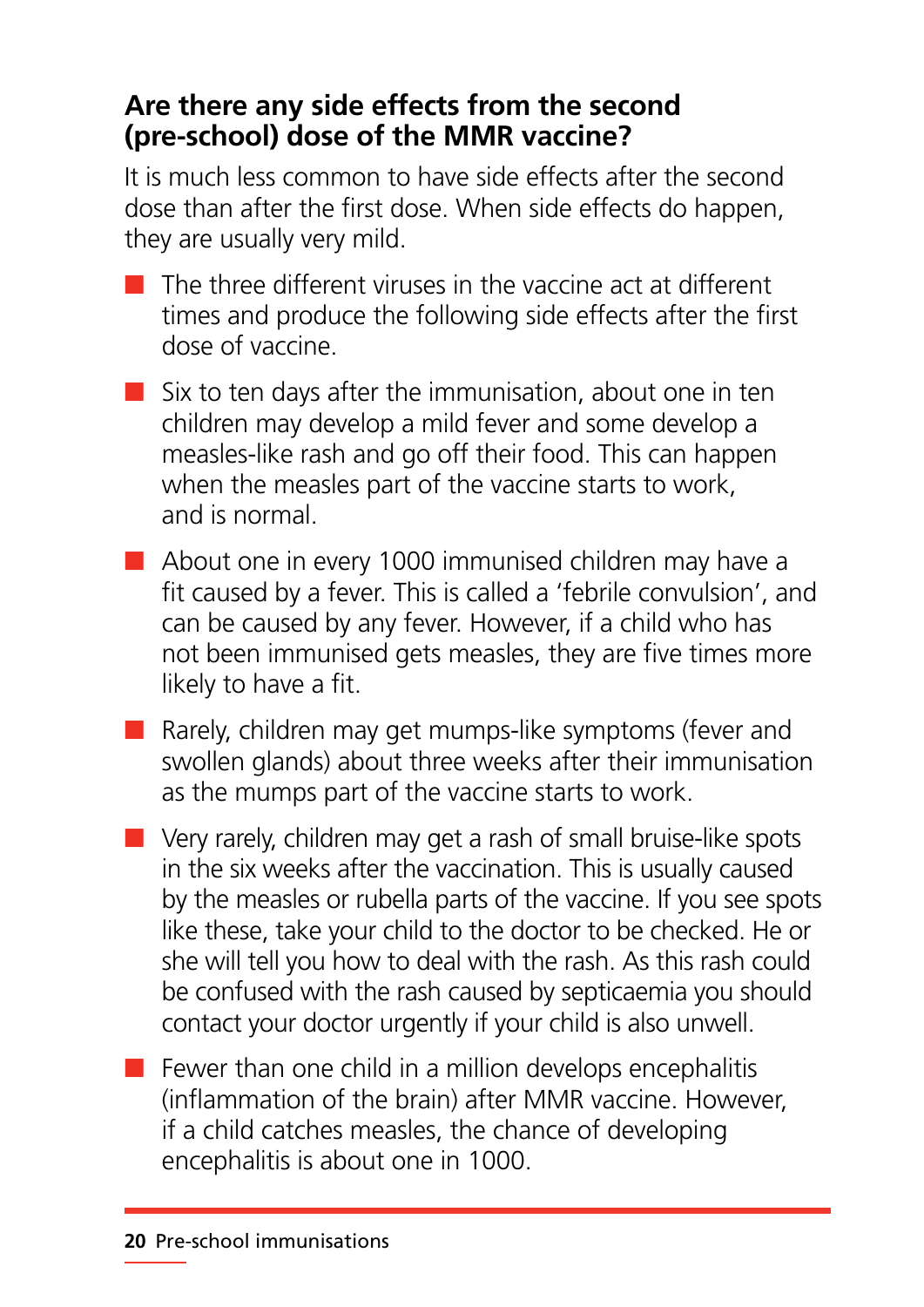Some years ago, there were stories suggesting a link between the MMR vaccine and autism. Research since then has proved that no such link exists.

### **MMR is a live vaccine. Does this mean my child can pass the infection to other people?**

No, your child will not be infectious. It contains weakened versions of live measles, mumps and rubella viruses. Because the viruses are weakened, people who have had the vaccine cannot infect other people.

### **Does the vaccine contain gelatine?**

In the UK we have two MMR vaccines. Both work very well, one contains porcine gelatine and the other doesn't. If you want your child to have the porcine gelatine free vaccine discuss it with your practice nurse or GP.

You can view the MMR vaccine Patient Information leaflets at:

Priorix: [www.medicines.org.uk/emc/product/1159/pil](http://www.medicines.org.uk/emc/product/1159/pil) MMRVaxpro: [www.medicines.org.uk/emc/product/6307/pil](http://www.medicines.org.uk/emc/product/6307/pil)

### **Egg allergies**

ĭ

The MMR vaccine can safely be given to children who have had a severe allergy (anaphylactic reaction) to egg. If you have any concerns, talk to your practice nurse, health visitor or doctor.

**If your child has not had an MMR vaccination before, they should have the first dose now and the second dose after one month.**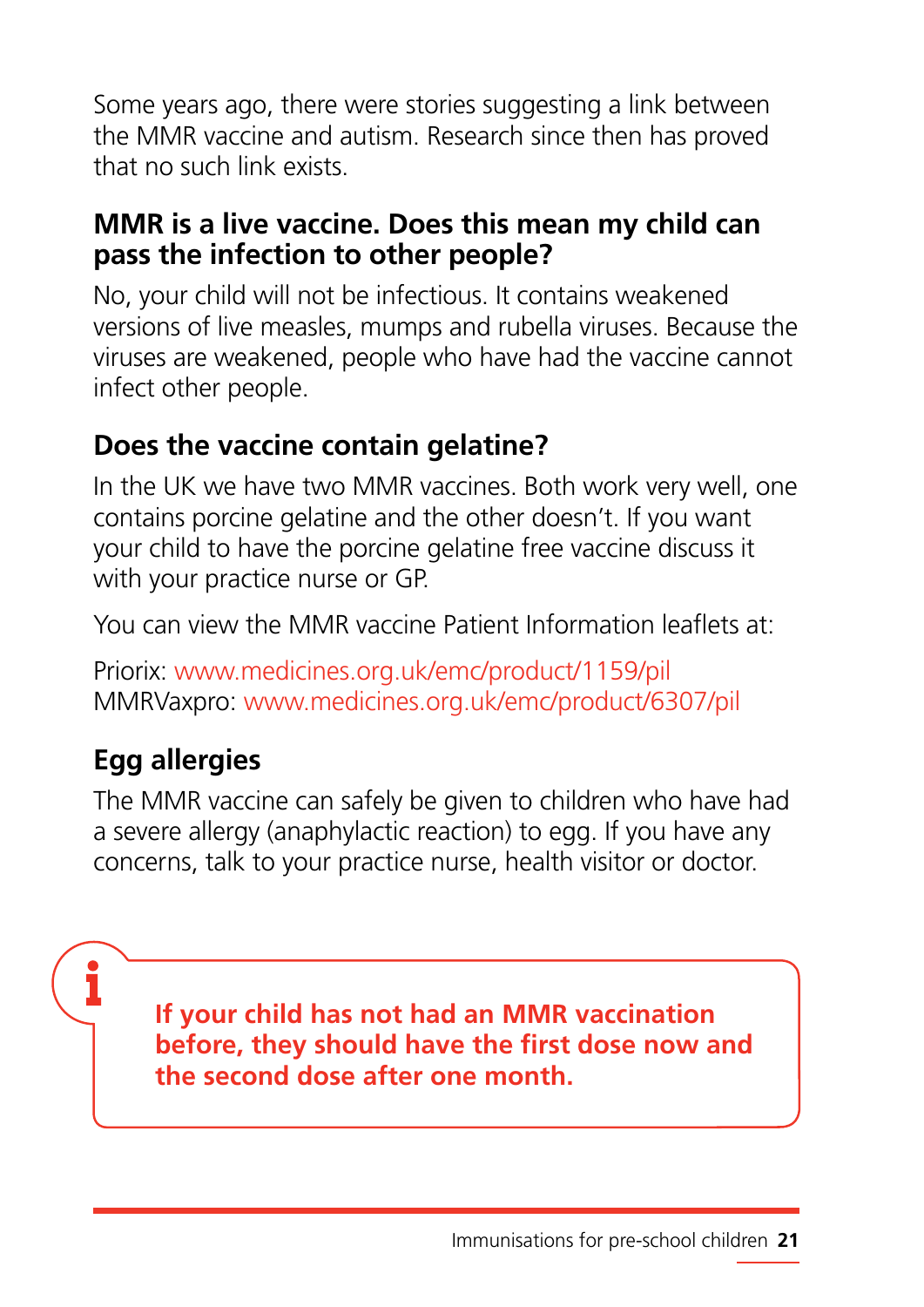## **Watch out for meningitis and septicaemia**

### **What are meningitis and septicaemia?**

Meningitis is infection of the lining of the brain. The same germs that cause meningitis may cause septicaemia (blood poisoning). Both meningitis and septicaemia are very serious in young children and the signs can come on quickly. If you suspect meningitis or septicaemia get help urgently.

Although your child was immunised as an infant against Hib, MenB, MenC and some forms of pneumococcal bacteria, all of which cause meningitis and septicaemia, these vaccines will not protect them against other types of meningitis and septicaemia. So it's important to know the signs and symptoms.

### **What are the signs and symptoms of meningitis and septicaemia?**

Early symptoms of meningitis and septicaemia are mild and are similar to the symptoms of flu (for example, fever, vomiting, being irritable and pain in the back or joints). But the most important signs of **meningitis** to look out for in children are:

- $\blacksquare$  a stiff neck (check that your child can kiss their knee, or touch their forehead with their knees)
- $\blacksquare$  a bad headache (this alone is not a reason to get medical help)
- a dislike of bright lights
- vomiting
- fever
- drowsy, less responsive and confused
- stiff with jerky movements (convulsions/fits), and
- a rash.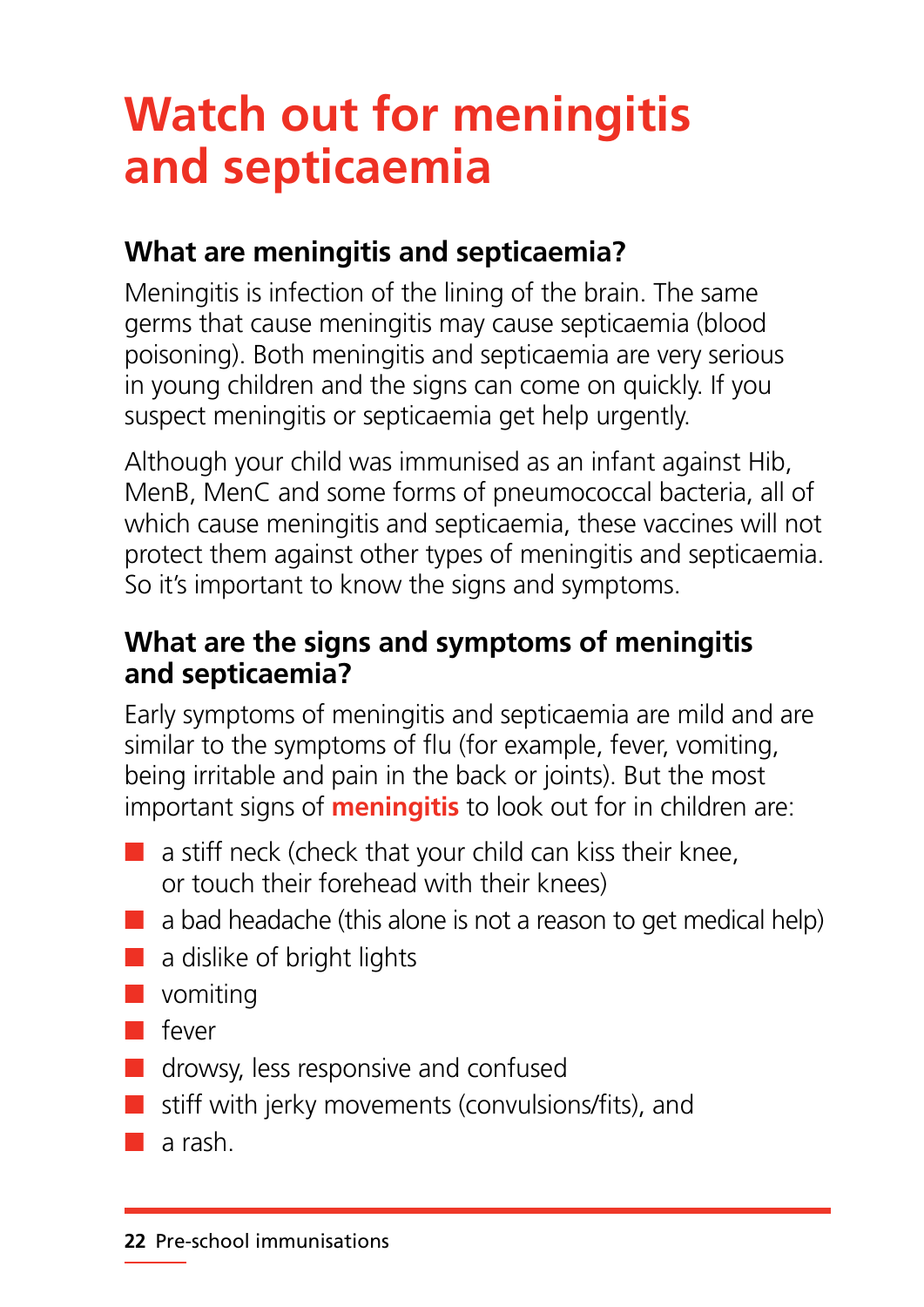The main signs of **septicaemia** are:

- $\blacksquare$  sleepiness, less responsive, vacant or confused (a late sign)
- $\blacksquare$  severe pains and aches in the arms, legs and joints
- very cold hands and feet
- shivering
- rapid breathing
- red or purple spots that don't fade when you press them (do the glass test explained below)\*
- vomiting
- a fever, and
- diarrhoea and stomach cramps.

### **What should I do?**

If your child develops one or more of the symptoms described above, get medical help urgently. If you can't get in touch with your doctor, or are still worried after getting advice, trust your instincts and take your child to the nearest hospital with an emergency department.

### **The 'glass' test**

Press the side of a drinking glass firmly against the rash so you can see if the rash fades and loses colour under pressure. If it doesn't change colour, contact your doctor immediately.



\*On dark skin, check inside the eyelids or roof of the mouth where the spots may be more visible.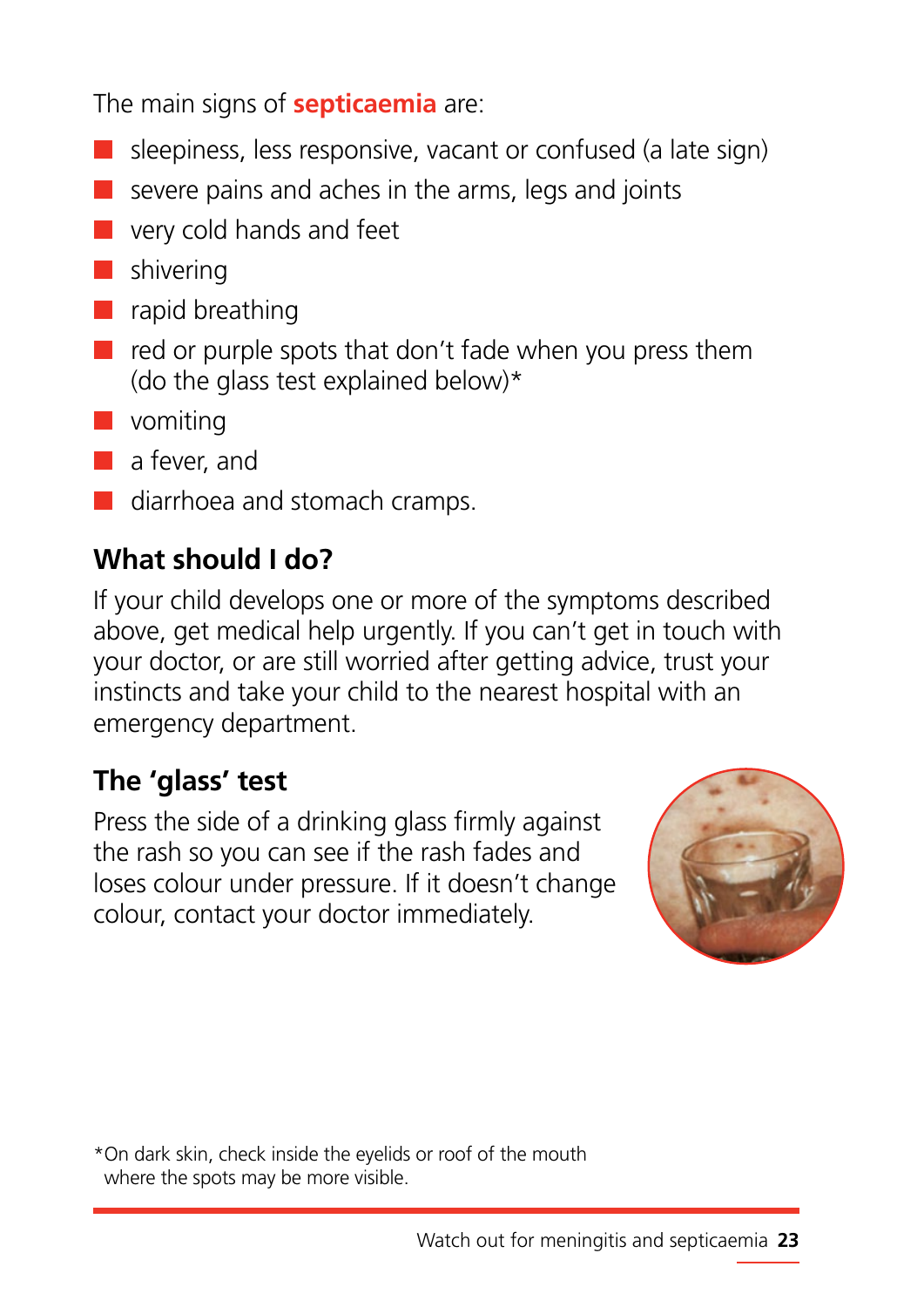### **Where can I get more information?**

These charities provide information, advice and support:

### **Meningitis Research Foundation**

Free helpline 080 8800 3344 (9am–10pm weekdays, 10am–8pm weekends and holidays) www.meningitis.org

### **Meningitis Now**

24 hour helpline 0808 80 10 388 www.meningitisnow.org

If you would like more information about MMR please visit www.nhs.uk/conditions/vaccinations/pages/mmr-vaccine.asp

If you would like more information on vaccinations including the MMR vaccine please visit: [www.nhs.uk/conditions/](http://www.nhs.uk/conditions/vaccinations/childhood-vaccines-timeline/) [vaccinations/childhood-vaccines-timeline/](http://www.nhs.uk/conditions/vaccinations/childhood-vaccines-timeline/)

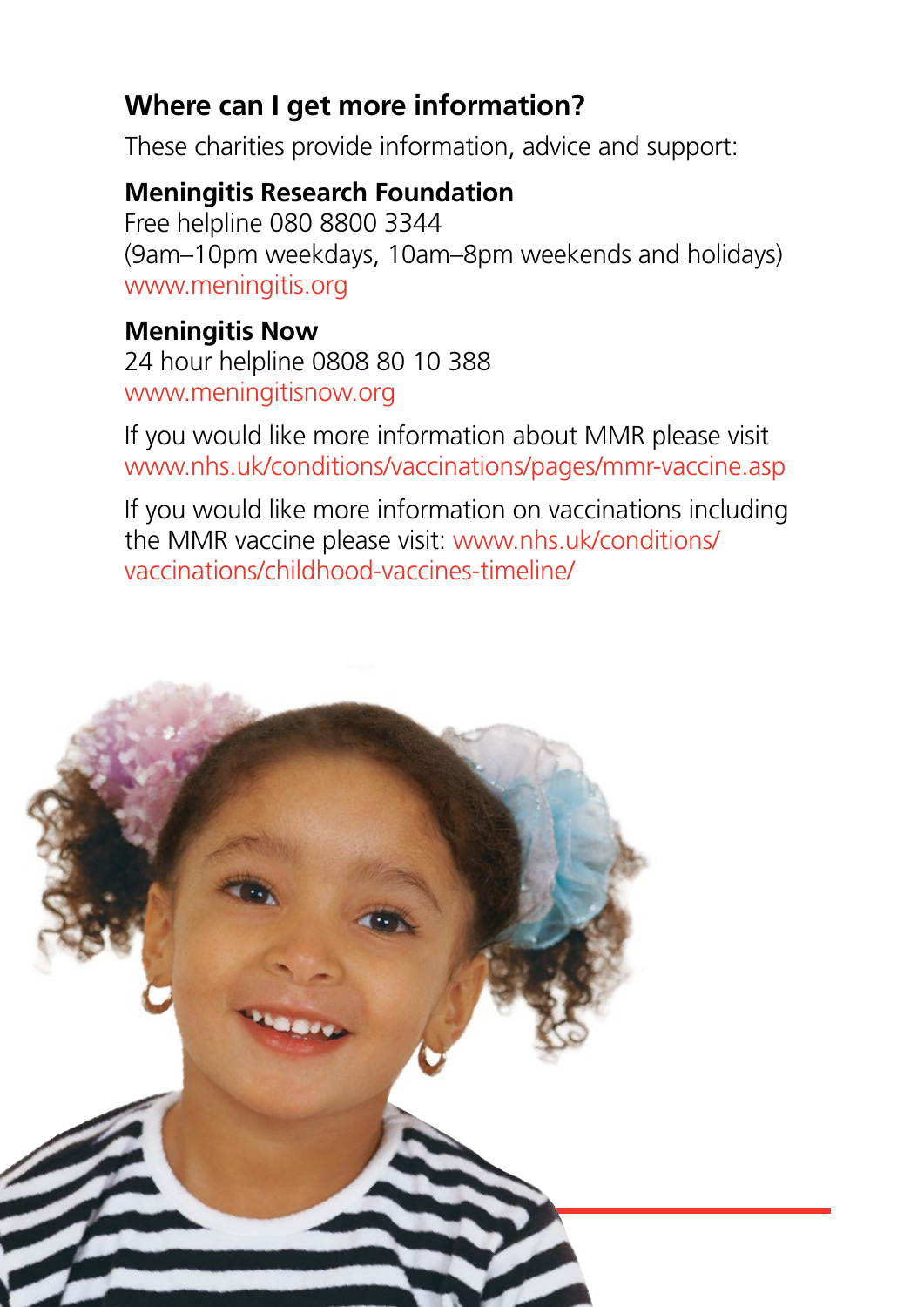# **Travel advice for children**

If your child is going abroad, make sure their routine immunisations are up to date. Your child may also need extra immunisations and you may also need to take other precautions.

Contact your doctor's surgery or a travel clinic well in advance for up-to-date information on the immunisations your child may need.

### **For more information**

You can get more information on the NHS at www.nhs.uk and the Travel Health pro website: <http://travelhealthpro.org.uk>

### **Vaccine Damage Payment Scheme**

Current immunisations are extremely safe but, very rarely, an individual may suffer from a problem after vaccination. The Vaccine Damage Payment Scheme is designed to ease the present and future burdens of the person who, on that very rare occasion, may be affected by the vaccination. There are several conditions that need to be met before a payment can be made. If you need more information, please contact:

### **Vaccine Damage Payments Unit**

Department for Work and Pensions Palatine House, Lancaster Road Preston PR1 1HB Phone: 01772 899944 E-mail: CAU-VDPU@dwp.gsi.gov.uk

If you want advice on immunisation, speak to your doctor, practice nurse, health visitor or pharmacist, or call the **NHS helpline 111**.

For more information visit **www.nhs.uk/vaccinations**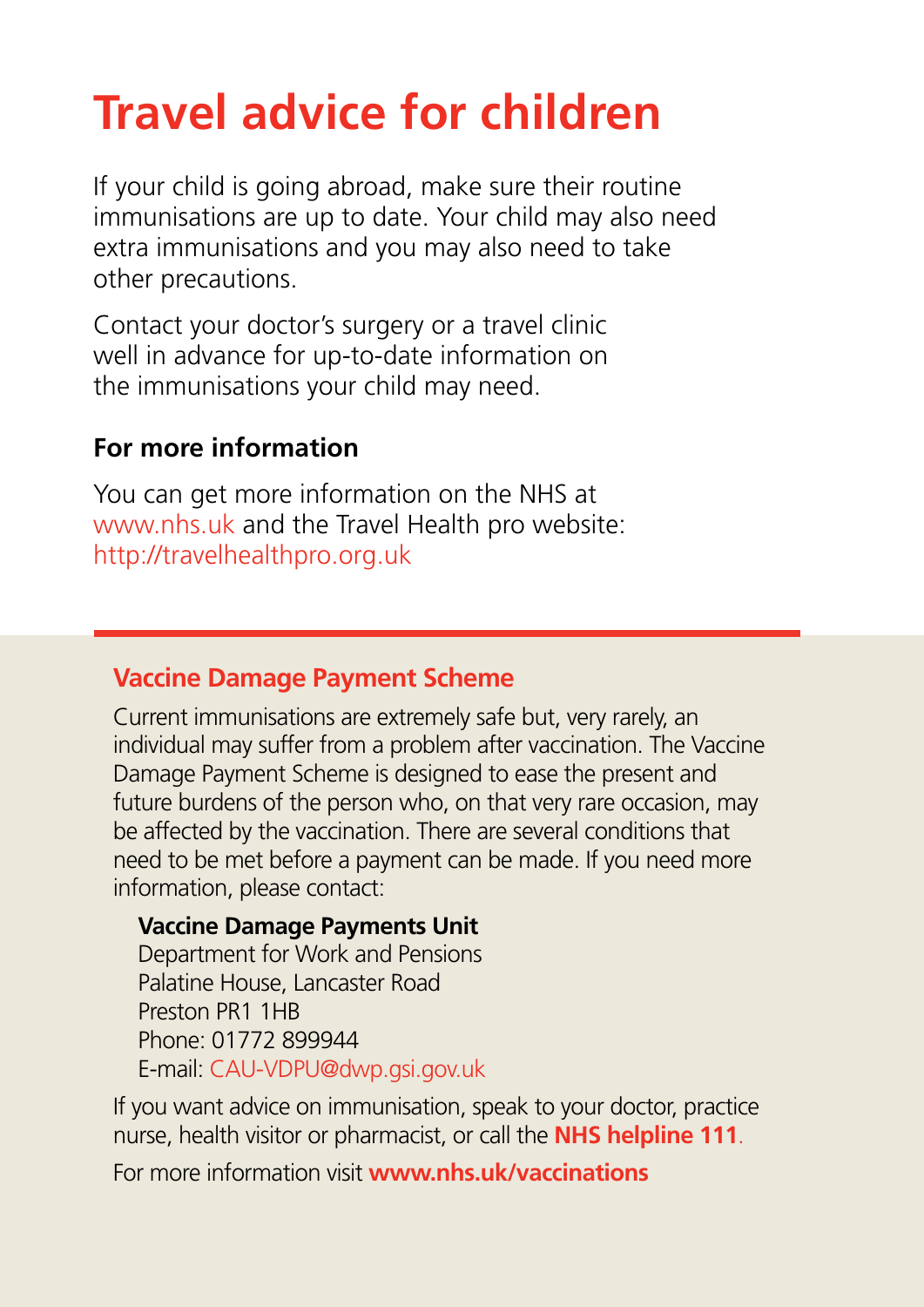### **Routine childhood immunisation programme**

Most vaccines are given as an injection in the thigh or upper arm. Rotavirus vaccine is given as drops to be swallowed and influenza vaccine as a nasal spray.

| When                                                                  | <b>Diseases protected against</b>                                                                                 | <b>Vaccine given</b>                              |
|-----------------------------------------------------------------------|-------------------------------------------------------------------------------------------------------------------|---------------------------------------------------|
| <b>Eight weeks old</b>                                                | Diphtheria, tetanus, pertussis (whooping<br>cough), polio, Haemophilus influenzae type b<br>(Hib) and hepatitis B | DTaP/IPV/Hib/<br>HepB                             |
|                                                                       | Meningococcal group B (MenB)                                                                                      | MenB                                              |
|                                                                       | Rotavirus gastroenteritis                                                                                         | Rotavirus                                         |
| <b>Twelve weeks old</b>                                               | Diphtheria, tetanus, pertussis, polio, Hib and<br>hepatitis B                                                     | DTaP/IPV/<br>HibHepB                              |
|                                                                       | Pneumococcal (13 serotypes)                                                                                       | Pneumococcal<br>conjugate<br>vaccination<br>(PCV) |
|                                                                       | Rotavirus                                                                                                         | Rotavirus                                         |
| Sixteen weeks old                                                     | Diphtheria, tetanus, pertussis, polio, Hib and<br>hepatitis B                                                     | DTaP/IPV/Hib/<br>HepB                             |
|                                                                       | MenB                                                                                                              | MenB                                              |
| One year old                                                          | Hib and MenC                                                                                                      | Hib/MenC                                          |
|                                                                       | Pneumococcal                                                                                                      | <b>PCV</b>                                        |
| on or after the child's<br>first birthday                             | Measles, mumps and rubella (German measles)                                                                       | MMR <sup>2</sup>                                  |
|                                                                       | MenB                                                                                                              | MenB booster                                      |
| <b>Eligible paediatric age</b><br>$\boldsymbol{g}$ roups <sup>1</sup> | Influenza (each year from September)                                                                              | LAIV <sup>2,3</sup>                               |
| Three years and<br>sixteen weeks old<br>or soon after                 | Diphtheria, tetanus, pertussis and polio                                                                          | DTaP/IPV                                          |
|                                                                       | Measles, mumps and rubella                                                                                        | MMR (check first<br>dose given) <sup>2</sup>      |
| <b>Boys and girls</b><br>aged twelve to<br>thirteen years             | Cancers caused by human papillomavirus (HPV)<br>types 16 and 18 (and genital warts caused by<br>types 6 and 11)   | HPV (two doses<br>6-24 months<br>apart)           |
| <b>Fourteen years old</b><br>(school year 9)                          | Tetanus, diphtheria and polio                                                                                     | Td/IPV (check<br>MMR status)                      |
|                                                                       | Meningococcal groups A, C, W and Y disease                                                                        | MenACWY                                           |

**1** See Green book chapter 19 or visit [www.gov.uk/government/publications/influenza-the-green-book-chapter-19](http://www.gov.uk/government/publications/influenza-the-green-book-chapter-19) or [www.nhs.uk/conditions/vaccinations/child-flu-vaccine](http://www.nhs.uk/conditions/vaccinations/child-flu-vaccine).

**2** Contains porcine gelatine.

**3** If LAIV (live attenuated influenza vaccine) is contraindicated and child is in a clinical risk group, use inactivated flu vaccine.

Please talk to your GP or practice nurse for advice.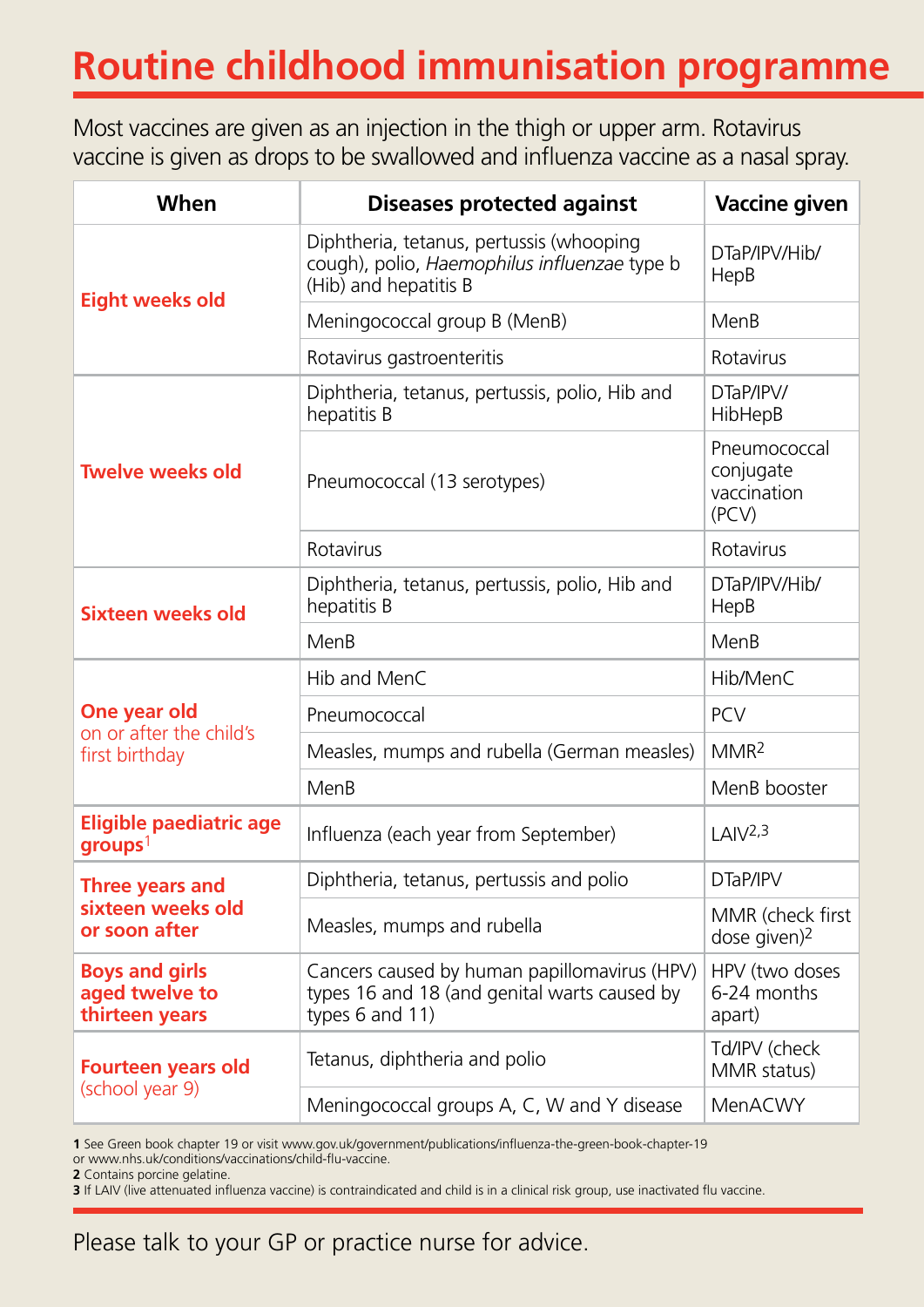#### **Additional vaccines for individuals with underlying medical conditions**

| <b>Medical condition</b>                                                                                                | <b>Diseases protected against</b>                                                                               | <b>Vaccines required</b>                                                                                           |
|-------------------------------------------------------------------------------------------------------------------------|-----------------------------------------------------------------------------------------------------------------|--------------------------------------------------------------------------------------------------------------------|
| Asplenia or splenic<br>dysfunction (including sickle<br>cell and coeliac disease)                                       | Meningococcal groups A, B, C,<br>W and Y<br>Pneumococcal<br>Haemophilus influenzae type b<br>(Hib)<br>Influenza | Hib/MenC<br>MenACWY<br>MenB<br>PCV13 (up to two years of age)<br>PPV (from two years of age)<br>Annual flu vaccine |
| Cochlear implants                                                                                                       | Pneumococcal                                                                                                    | PCV13 (up to two years of age)<br>PPV (from two years of age)                                                      |
| Chronic respiratory and heart<br>conditions (such as severe<br>asthma, chronic pulmonary<br>disease, and heart failure) | Pneumococcal<br>Influenza                                                                                       | PCV13 (up to two years of age)<br>PPV (from two years of age)<br>Annual flu vaccine                                |
| Chronic neurological<br>conditions (such as<br>Parkinson's or motor neurone<br>disease, or learning disability)         | Pneumococcal<br>Influenza                                                                                       | PCV13 (up to two years of age)<br>PPV (from two years of age)<br>Annual flu vaccine                                |
| <b>Diabetes</b>                                                                                                         | Pneumococcal<br>Influenza                                                                                       | PCV13 (up to two years of age)<br>PPV (from two years of age)<br>Annual flu vaccine                                |
| Chronic kidney disease (CKD)<br>(including haemodialysis)                                                               | Pneumococcal (stage 3, 4 and 5<br>CKD)<br>Influenza (stage 3, 4 and 5 CKD)<br>Hepatitis B (stage 4 and 5 CKD)   | PCV13 (up to two years of age)<br>PPV (from two years of age)<br>Annual flu vaccine<br>Hepatitis B                 |
| Chronic liver conditions                                                                                                | Pneumococcal<br>Influenza<br>Hepatitis A<br>Hepatitis B                                                         | PCV13 (up to two years of age)<br>PPV (from two years of age)<br>Annual flu vaccine<br>Hepatitis A<br>Hepatitis B  |
| Haemophilia                                                                                                             | Hepatitis A<br><b>Hepatitis B</b>                                                                               | Hepatitis A<br>Hepatitis B                                                                                         |
| Immunosuppression due to<br>disease or treatment <sup>2</sup>                                                           | Pneumococcal<br>Influenza                                                                                       | PCV13 (up to two years of<br>age)1<br>PPV (from two years of age)<br>Annual flu vaccine                            |
| Complement disorders<br>(including those receiving<br>complement inhibitor<br>therapy)                                  | Meningococcal groups A, B, C,<br>W and Y<br>Pneumococcal<br>Haemophilus influenzae type b<br>(Hib)<br>Influenza | Hib/MenC<br>MenACWY<br>MenB<br>PCV13 (to any age)<br>PPV (from two years of age)<br>Annual flu vaccine             |

1 To any age in severe immunosuppression

2 Consider annual influenza vaccination for household members and those who care for people with these conditions

For more information visit **www.nhs.uk/vaccinations 27**